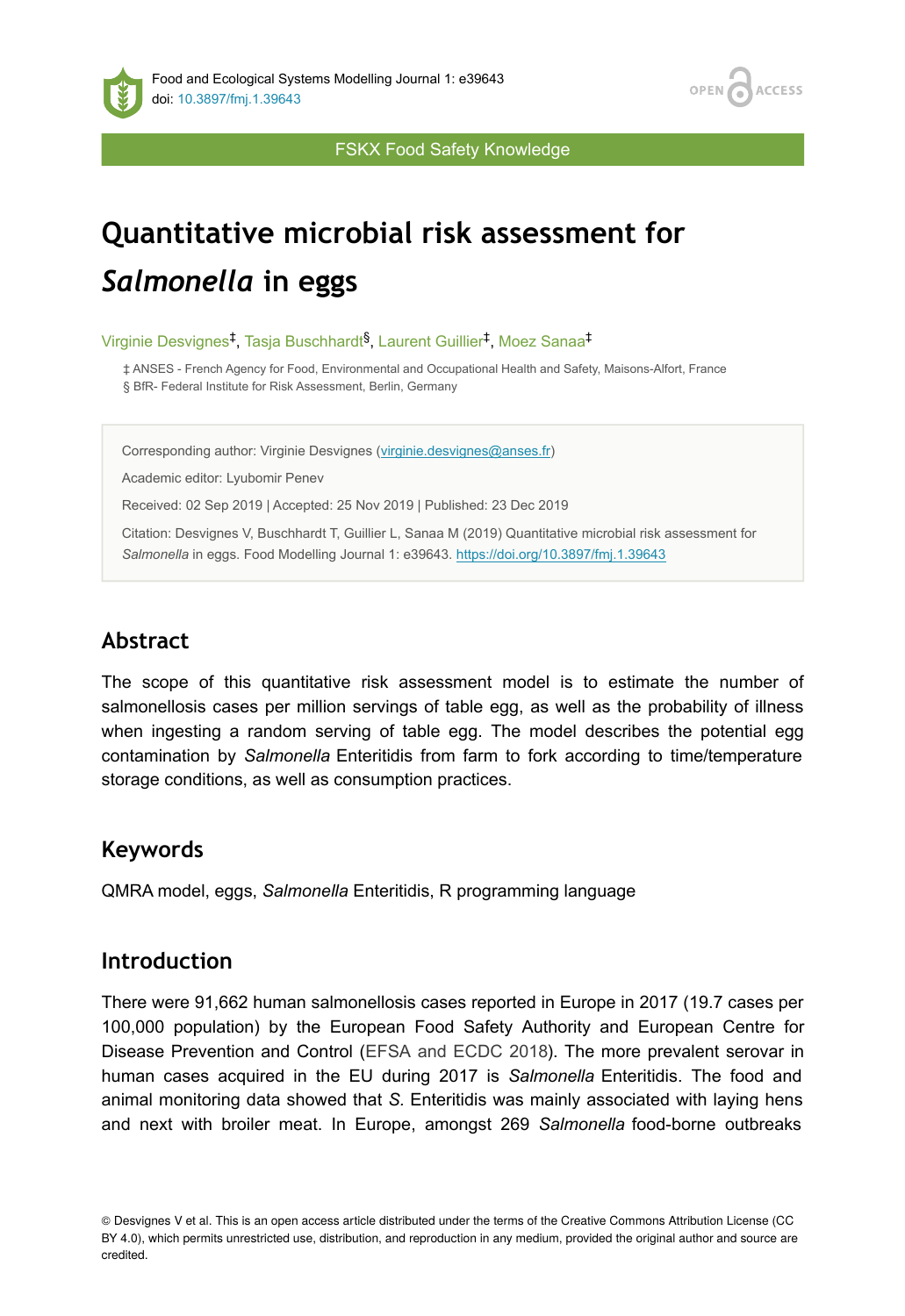reported with strong-evidence on the implicated food vehicle, 99 (37%) were associated with eggs and egg products. *S.* Enteritidis has been causing large outbreaks associated with international trade in table eggs [\(Dallman et al. 2016\)](#page-22-0). The number of cases of human salmonellosis in the European Union has been increasing since 2014 ([EFSA Panel on](#page-23-1) [Biological Hazards et al. 2019\)](#page-23-1). One of the reasons given could be the increase in the prevalence of *Salmonella* Enteritidis in laying hens ([De Cesare 2018](#page-23-2)).

This work provides a generic model for assessing the risk of salmonellosis associated with the consumption of table eggs. It estimates the expected number of salmonellosis cases based on the prevalence of egg contamination and the temperature profiles of egg storage. The exposure assessment model comprises six process steps of the egg food chain from lay to consumption: on farm before collection, during grading step, during transport to wholesale, during storage at wholesale, at retail and at household. The model was adapted from "Scientific Opinion on the public health risks of table eggs due to deterioration and development of pathogens" [\(EFSA BIOHAZ Panel \(EFSA Panel on Biological Hazards\)](#page-23-3) [2014](#page-23-3)). Model parameters used to describe the growth, the rupture of the yolk membrane or for the dose response were taken from the EFSA opinion. The prevalence and the condition storage of the eggs were set to new values for illustrating the output of the model. The consumer phase model considers three cooking scenarios: uncooked, lightly and wellcooked. A beta-Poisson dose response model (Thomas et al. 2006) is then used to estimate the probability of illness per *S.* Enteritidis-contaminated serving of egg for each of the egg-cooking scenarios. This model is avalaible in Food Safety Knowledge Markup Language (FSK-ML) format to facilitate its reuse. This open information exchange format is based on harmonised terms, metadata and controlled vocabulary to harmonise annotations of risk assessment models ([Haberbeck et al. 2018](#page-23-4)). This format also contained model script, visualisation script and simulation settings ([de Alba Aparicio et al. 2018\)](#page-23-5).

# **Model metadata**

### **General metadata**

**Source**: RISK ASSESSMENTS: Risk assessments models

**Identifier**: QMRA\_Salmonella\_egg

**Rights**: Creative Commons Attribution-NonCommercial 4.0

**Software**: R

**Product/matrix**

**Product Name**: Eggs Chicken

**Product Unit**: Piece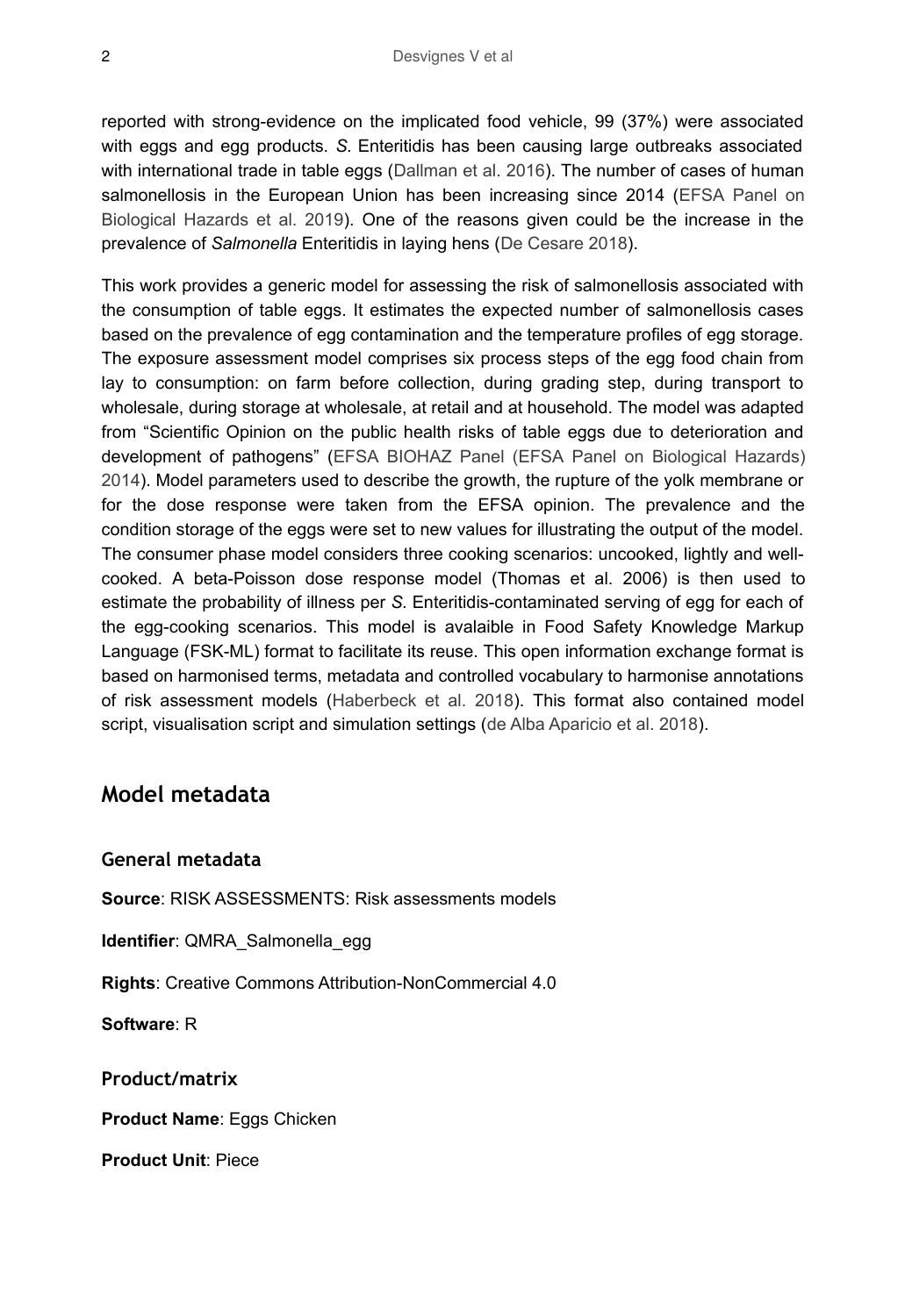#### **Hazard**

#### **Hazard Name**: *Salmonella*

**Hazard Description**: *Salmonella* Enteritidis

#### **Data background**

**Study Title**: QMRA for *Salmonella* Enteritidis in eggs

**Study Description**: This QMRA assesses the risk to consumers posed by *Salmonella* Enteritidis associated with the consumption of table eggs. The model estimates (a) the number of illnesses per million servings of egg (uncooked, lightly or well-cooked) and (b) the probability of illness when ingesting a random serving of egg.

## **Material and methods**

Fig. [1](#page-2-0) describes the global method of risk assessment of salmonellosis due to *S.* Enteritidis related to egg consumption. This model includes an exposure model, that considers six steps along the farm to household and a dose-reponse model for risk characterisation.

<span id="page-2-0"></span>

Figure 1.

Global method of risk assessment.

#### **Exposure model**

The exposure assessment model is composed of six steps. The evolution of the contamination along theses steps is assessed with the model equations described below. It takes into account the time and temperature conditions described in default simulation settings. Three scenarios of egg cooking are defined to assess the probability of illness: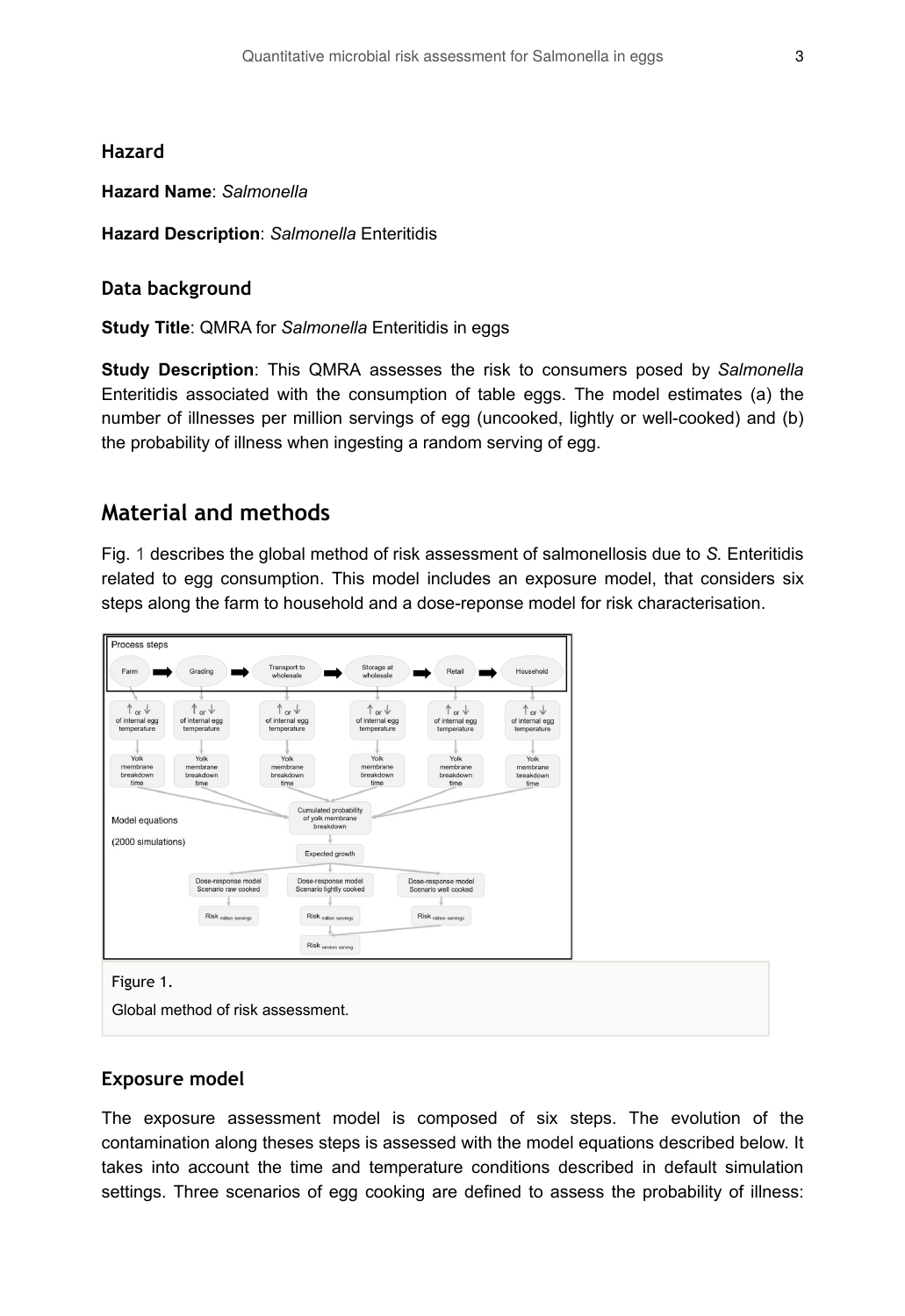uncooked, lightly and well-cooked. The reduction of concentrations is applied to the initial concentration of *S.* Enteritidis in egg. Risk is evaluated when a random serving is ingested (i.e. either lightly or well-cooked egg).

### **Hazard characterisation**

The beta-Poisson dose response model was used to characterise the relationship between the ingested dose and the probability of salmonellosis. In this model, the variability in hostpathogen interaction is assumed to be beta distributed. The parameterisation of [Thomas et](#page-23-6) [al. \(2006\)](#page-23-6) was chosen.

### **Risk characterisation**

Risk was estimated through different metrics (risk per serving or number of illnesses per millions of serving) for the different cooking modes of the eggs. The default number of simulations to explore variability was set to 2,000.

# **Model equations**

At each step, the yolk membrane breakdown time and the expected growth of *S.* Enteritidis following the membrane breakdown are estimated. These two parameters depend on the internal temperature of egg which varies at each step of the process. At the end of the six steps, the number of ingested bacteria is calculated and the dose-response model estimates the probability of illness. After that, risk is evaluated.

### **The yolk membrane breakdown time**

In this model, we only considered the internal contamination of egg with *S.* Enteritidis. Growth models of *S.* Enteritidis are different in egg yolk and albumen. While the yolk membrane does not break down, we consider the growth of *S.* Enteritidis albumen as insignificant. However, the resistance of the yolk membrane can decrease, for example, with the vibrations during the transport phase. At the storage phase, the resistance of the membrane depends on the time and temperature. At ambient temperature, the yolk membrane is rapidly damaged, leading to the yolk diffusion in egg albumen and contamination with *S.* Enteritidis. After the breakdown of the yolk membrane, the distribution of *S.* Enteritidis is considered to be uniform in the egg.

$$
(log_{10}TRMV = a + b \times T)
$$

where  $'I'H$   $M$   $V$   $\hspace{1cm}$  is the time of the yolk membrane breakdown (day),  $\int$  is the intercept of the equation ( $\int$  = 2.0872 hours) [\(Thomas et al. 2006](#page-23-6)),  $h$  is the slope of the equation ( $h$  = -0.042579 hours/°C) [\(Thomas et al. 2006](#page-23-6)) and  $T$  is the temperature (°C).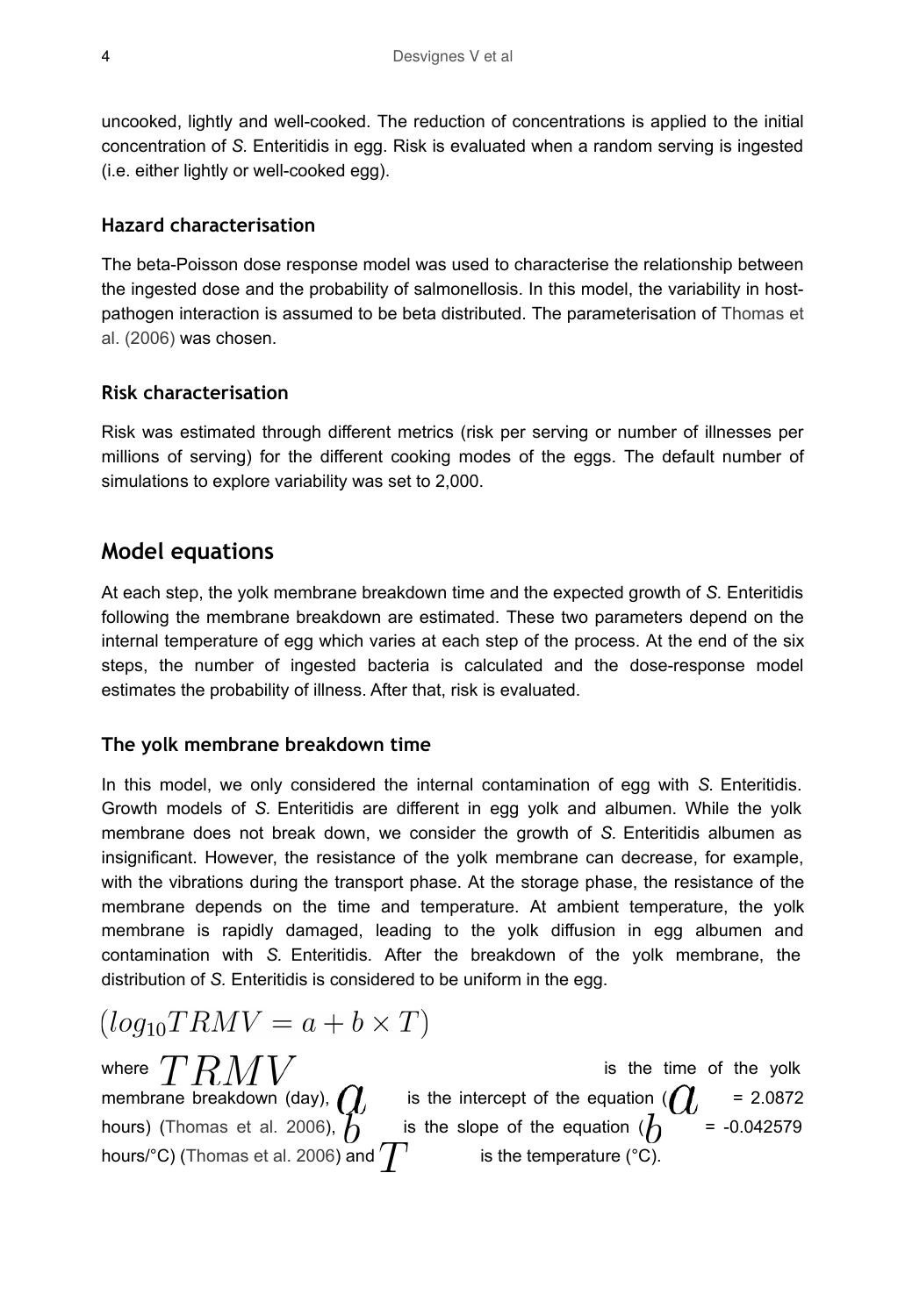The estimation of the time required for the yolk membrane breakdown becomes more complicated because the temperature is no longer constant and changes over time. The calculation of the breakdown time is, therefore, done step by step at each temperature change. In order to determine whether or not there is a rupture, the is calculated hourly as a function of temperature and the cumulative sum of the inverse of the different previous . If the sum of the inverses of the is less than 1, then the

membrane is considered still intact, otherwise (cumulative sum greater than or equal to 1), the yolk membrane is no longer intact and *Salmonella* growth then becomes possible.

### **Expected growth of** *S.* **Enteritidis following membrane breakdown**

Using the Rosso growth rate equation ([Delignette-Muller and Rosso 2000](#page-23-7), [Rosso et al.](#page-23-8) [1993](#page-23-8), [Rosso et al. 1995](#page-23-9), [Whiting et al. 2000](#page-23-10)), in particular also called kopt in the model script:

$$
(\mu_{max} = \mu_{opt} \times \gamma(T))
$$

$$
\textbf{Wilt} \hspace{-8pt} \hspace{-8pt} \pmb{\textbf{Witt}^T} \hspace{-8pt} \textbf{h} \hspace{-8pt} \textbf{h} \hspace{-8pt} \textbf{h} \hspace{-8pt} \textbf{h} \hspace{-8pt} \textbf{h} \hspace{-8pt} \textbf{h} \hspace{-8pt} \textbf{h} \hspace{-8pt} \textbf{h} \hspace{-8pt} \textbf{h} \hspace{-8pt} \textbf{h} \hspace{-8pt} \textbf{h} \hspace{-8pt} \textbf{h} \hspace{-8pt} \textbf{h} \hspace{-8pt} \textbf{h} \hspace{-8pt} \textbf{h} \hspace{-8pt} \textbf{h} \hspace{-8pt} \textbf{h} \hspace{-8pt} \textbf{h} \hspace{-8pt} \textbf{h} \hspace{-8pt} \textbf{h} \hspace{-8pt} \textbf{h} \hspace{-8pt} \textbf{h} \hspace{-8pt} \textbf{h} \hspace{-8pt} \textbf{h} \hspace{-8pt} \textbf{h} \hspace{-8pt} \textbf{h} \hspace{-8pt} \textbf{h} \hspace{-8pt} \textbf{h} \hspace{-8pt} \textbf{h} \hspace{-8pt} \textbf{h} \hspace{-8pt} \textbf{h} \hspace{-8pt} \textbf{h} \hspace{-8pt} \textbf{h} \hspace{-8pt} \textbf{h} \hspace{-8pt} \textbf{h} \hspace{-8pt} \textbf{h} \hspace{-8pt} \textbf{h} \hspace{-8pt} \textbf{h} \hspace{-8pt} \textbf{h} \hspace{-8pt} \textbf{h} \hspace{-8pt} \textbf{h} \hspace{-8pt} \textbf{h} \hspace{-8pt} \textbf{h} \hspace{-8pt} \textbf{h} \hspace{-8pt} \textbf{h} \hspace{-8pt} \textbf{h} \hspace{-8pt} \textbf{h} \hspace{-8pt} \textbf{h} \hspace{-8pt} \textbf{h} \hspace{-8pt} \textbf{h} \hspace{-8pt} \textbf{h} \hspace{-8pt} \textbf{h} \hspace{-8pt} \textbf{h} \hspace{-8pt} \textbf{h} \hspace{-8pt} \textbf{h} \hspace{-8pt} \textbf{
$$

where  $\mu_{max}$  is the growth rate (log<sub>10</sub>CFU/g per hour) at temperature  $\overline{T}$  (°C), is the optimal growth rate (1.6) and where  $\mu_{max}$  is the growth rate (log <sub>10</sub>CFU/g per hour) at is the growth mitigation factor, is the minimal growth temperature (6.29°C), is the optimum growth temperature (40.11°C) and is the maximum growth temperature (43.46°C) ([EFSA](#page-23-3)  $max$ 

[BIOHAZ Panel \(EFSA Panel on Biological Hazards\) 2014\)](#page-23-3).

### **The decrease of internal egg temperature**

The temperature of a laid egg is 41.2°C [\(Thomas et al. 2006](#page-23-6)) and then this temperature decreases progressively, according to the environmental conditions of the different process steps like production, transport and storage. The formula of the temperature decrease ( [EFSA BIOHAZ Panel \(EFSA Panel on Biological Hazards\) 2014](#page-23-3)) is:

$$
T = T_s + (T_i - T_s)exp(-kr_s t_s)
$$

where ' $\int'$  is th egg temperature (°C),  $\int'$  is the storage temperature in stage  $\mathbf{S}$ , if is the internal temperature at the start of the time interval, is the cooling rate constant in stage  $\sim$  and is the time spent in stage  $\left\{ \begin{matrix} 0 & 0 \end{matrix} \right\}$  follows a Pert distribution with ,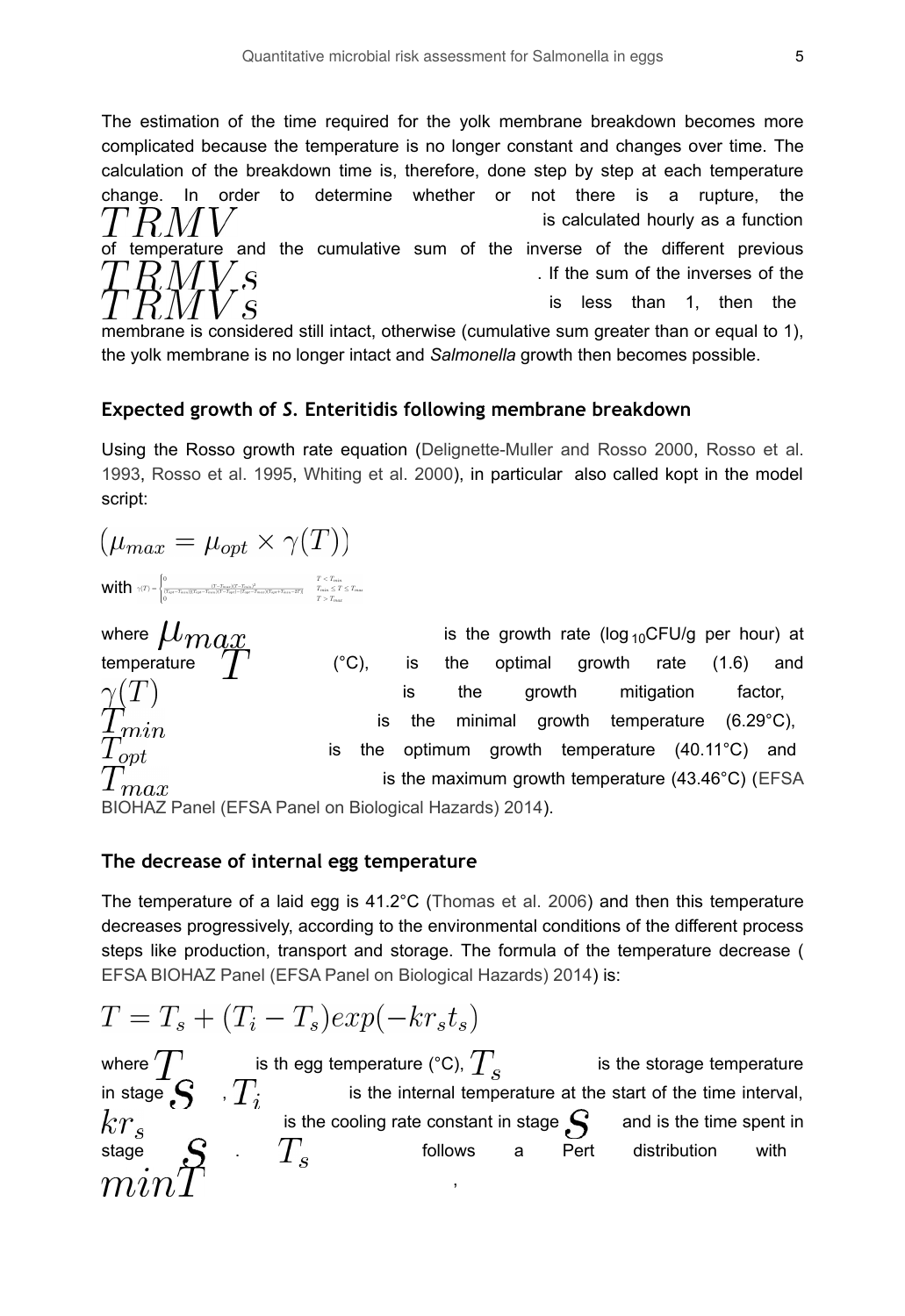$modeT$  and as parameters, which vary at each step of the process (Tables [1,](#page-5-0) [3\)](#page-5-1). The rapidity of internal tempearture decreasing depends on the storage place, in particular, on the ventilation systems and air humidity. Pert distributions were used to describe this variability of the cooling rate due to the conditions of storage. The values of Pert distributions differ according to the process step (Table [2](#page-5-2)).  $t_{\rm c}$ 

follows a Pert distribtuion with  $min$  (

 $modeD$  $max$ process step (Tables [1](#page-5-0), [3](#page-5-1))

as parmeters, which vary at each

and

#### <span id="page-5-0"></span>Table 1.

Parameters used to describe the variability of times and temperatures for the steps from farm to consumer kitchen.

| Process step                  | Minimum<br>time period | Mode time<br>period | Maximum<br>time period | Minimum<br>temperature | Mode<br>temperature | Maximum<br>temperature |
|-------------------------------|------------------------|---------------------|------------------------|------------------------|---------------------|------------------------|
| On farm, before<br>collection | MinD1                  | ModeD1              | MaxD1                  | MinT1                  | Mode <sub>T1</sub>  | MaxT1                  |
| Grading                       | MinD4                  | ModeD4              | MaxD4                  | MinT4                  | Mode <sub>T4</sub>  | MaxT4                  |
| Transport to<br>wholesale     | MinD <sub>5</sub>      | ModeD <sub>5</sub>  | MaxD <sub>5</sub>      | MinT <sub>5</sub>      | ModeT <sub>5</sub>  | MaxT5                  |
| Storage at<br>wholesale       | MinD6                  | ModeD6              | MaxD6                  | MinT6                  | ModeT6              | MaxT6                  |
| Retail                        | MinD <sub>8</sub>      | ModeD8              | MaxD8                  | MinT8                  | Mode <sub>T8</sub>  | MaxT8                  |
| Household                     | MinD <sub>10</sub>     | ModeD <sub>10</sub> | MaxD <sub>10</sub>     | MinT <sub>10</sub>     | ModeT <sub>10</sub> | MaxT10                 |

#### <span id="page-5-2"></span>Table 2.

Parameter values of the Pert distribution describing the cooling rate, according to the process step ( [Thomas et al. 2006](#page-23-6))

| <b>Process step</b>                                             |        |      | Minimum value   Mode value   Maximum value |
|-----------------------------------------------------------------|--------|------|--------------------------------------------|
| On farm before collection                                       | 0.8    | 0.9  |                                            |
| Grading                                                         | 0.0528 | 0.08 | 0.1072                                     |
| Transport to wholesale, Storage at wholesale, Retail, Household | 0.066  | 0.1  | 0.134                                      |

#### <span id="page-5-1"></span>Table 3.

Description of the model parameters of the quantitative microbial risk assessment for *Salmonella* Enteritidis in eggs, according to metadata schema of FSK-ML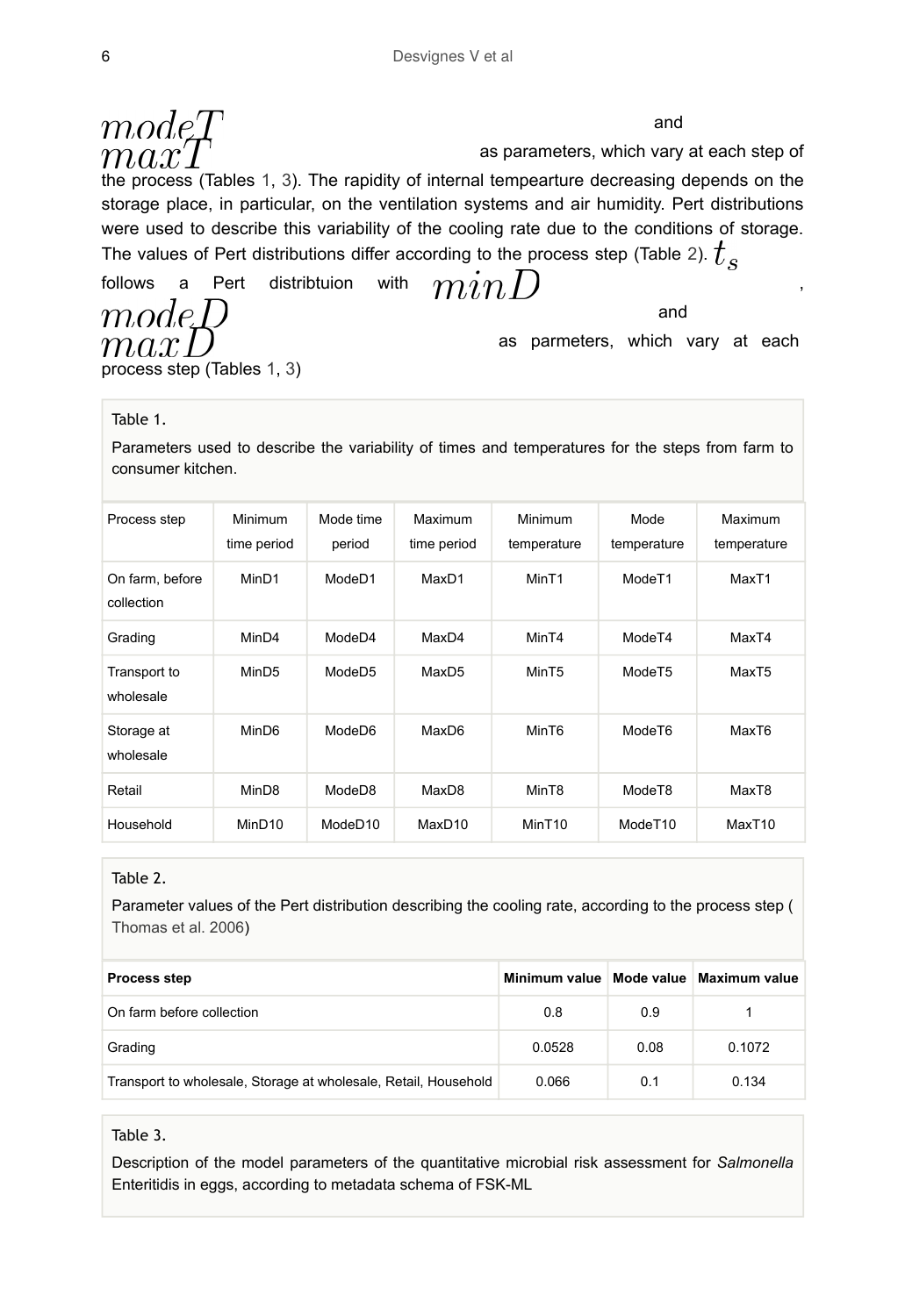| minD1                   |                                     |  |
|-------------------------|-------------------------------------|--|
| parameterID             | minD1                               |  |
| parameterClassification | input                               |  |
| parameterName           | minD1                               |  |
| parameterDescription    | minimum time period at farm (hours) |  |
| parameterUnit           | h                                   |  |
| parameterUnitCategory   | time                                |  |
| parameterDataType       | integer                             |  |
| parameterValue          | 2                                   |  |
| modeD1                  |                                     |  |
| parameterID             | modeD1                              |  |
| parameterClassification | input                               |  |
| parameterName           | modeD1                              |  |
| parameterDescription    | mode time period at farm (hours)    |  |
| parameterUnit           | h                                   |  |
| parameterUnitCategory   | time                                |  |
| parameterDataType       | integer                             |  |
| parameterValue          | 6                                   |  |
| maxD1                   |                                     |  |
| parameterID             | maxD1                               |  |
| parameterClassification | input                               |  |
| parameterName           | maxD1                               |  |
| parameterDescription    | maximum time period at farm (hours) |  |
| parameterUnit           | h                                   |  |
| parameterUnitCategory   | time                                |  |
| parameterDataType       | integer                             |  |
| parameterValue          | 13                                  |  |
| minD4                   |                                     |  |
| parameterID             | minD4                               |  |
| parameterClassification | input                               |  |
| parameterName           | minD4                               |  |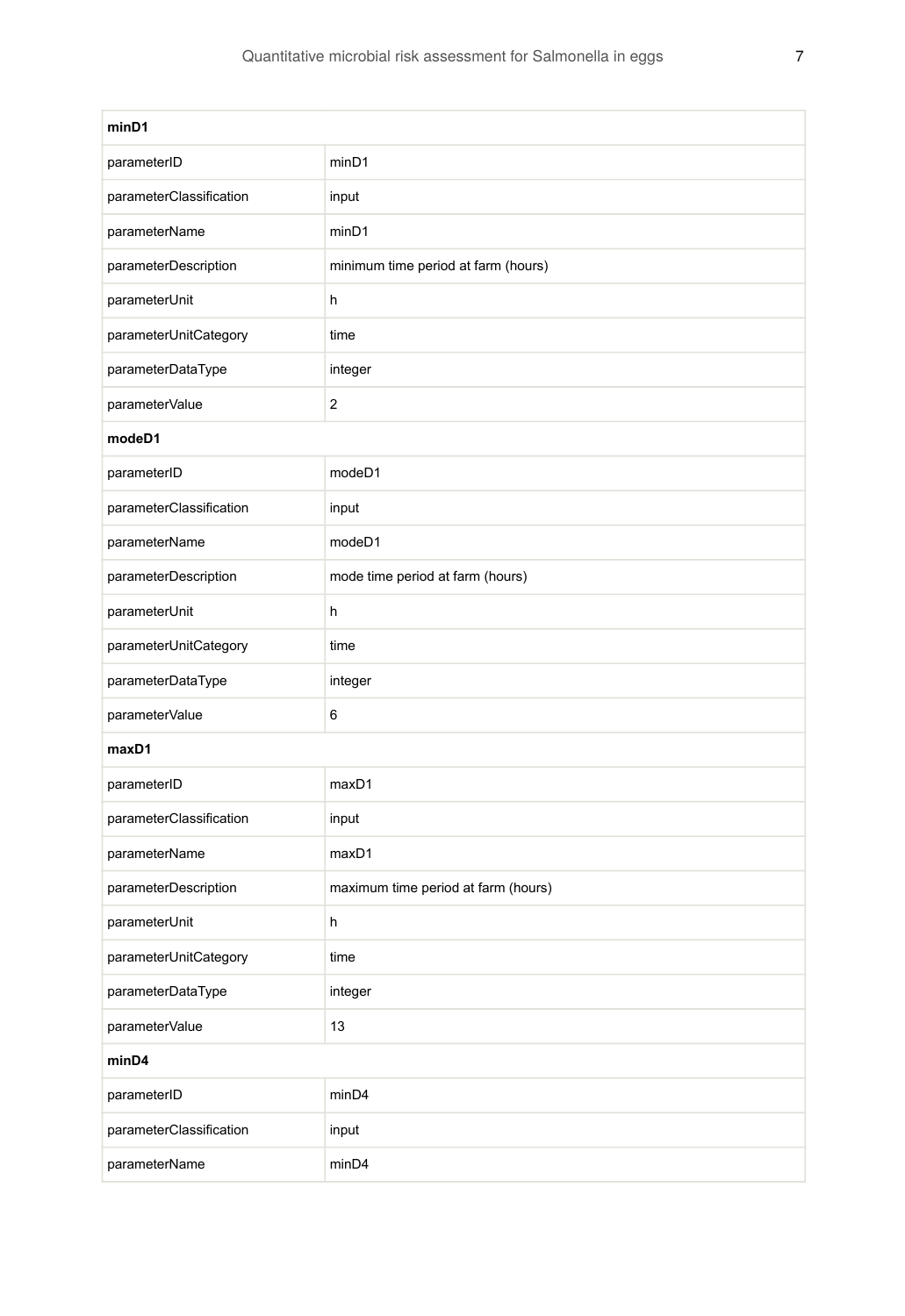| parameterDescription    | minimum time period at grading (hours)   |
|-------------------------|------------------------------------------|
| parameterUnit           | h                                        |
| parameterUnitCategory   | time                                     |
| parameterDataType       | integer                                  |
| parameterValue          | 1                                        |
| modeD4                  |                                          |
| parameterID             | modeD4                                   |
| parameterClassification | input                                    |
| parameterName           | modeD4                                   |
| parameterDescription    | mode time period at grading (hours)      |
| parameterUnit           | h                                        |
| parameterUnitCategory   | time                                     |
| parameterDataType       | integer                                  |
| parameterValue          | $\overline{c}$                           |
| maxD4                   |                                          |
| parameterID             | maxD4                                    |
| parameterClassification | input                                    |
| parameterName           | maxD4                                    |
| parameterDescription    | maximum time period at grading (hours)   |
| parameterUnit           | h                                        |
| parameterUnitCategory   | time                                     |
| parameterDataType       | integer                                  |
| parameterValue          | 4                                        |
| minD5                   |                                          |
| parameterID             | minD <sub>5</sub>                        |
| parameterClassification | input                                    |
| parameterName           | minD <sub>5</sub>                        |
| parameterDescription    | minimum time period at transport (hours) |
| parameterUnit           | h                                        |
| parameterUnitCategory   | time                                     |
| parameterDataType       | integer                                  |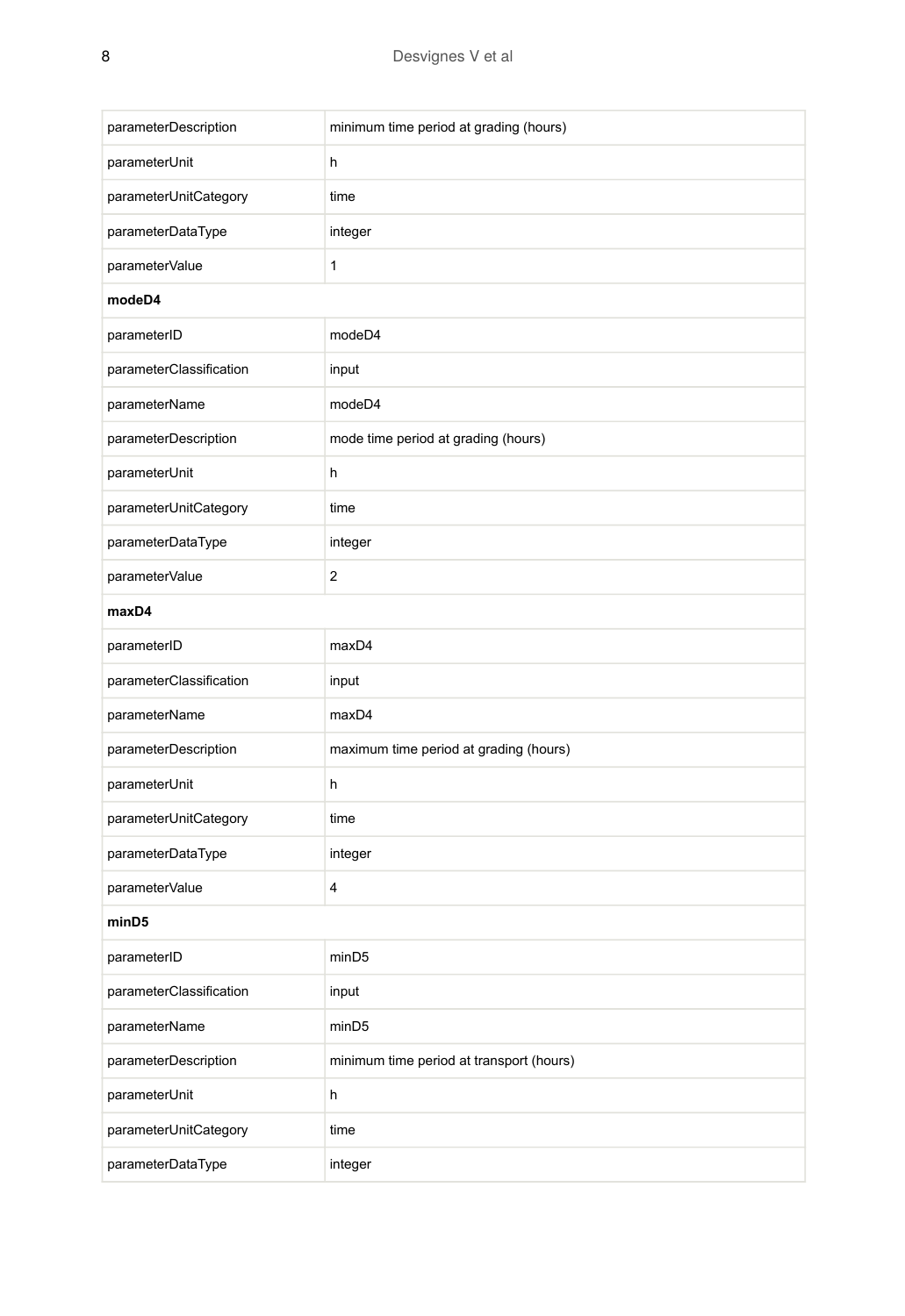| parameterValue          | 7                                                |
|-------------------------|--------------------------------------------------|
| modeD5                  |                                                  |
| parameterID             | modeD <sub>5</sub>                               |
| parameterClassification | input                                            |
| parameterName           | modeD5                                           |
| parameterDescription    | mode time period at transport (hours)            |
| parameterUnit           | h                                                |
| parameterUnitCategory   | time                                             |
| parameterDataType       | integer                                          |
| parameterValue          | 48                                               |
| maxD5                   |                                                  |
| parameterID             | maxD5                                            |
| parameterClassification | input                                            |
| parameterName           | maxD5                                            |
| parameterDescription    | maximum time period at transport (hours)         |
| parameterUnit           | h                                                |
| parameterUnitCategory   | time                                             |
| parameterDataType       | integer                                          |
| parameterValue          | 72                                               |
| minD6                   |                                                  |
| parameterID             | minD6                                            |
| parameterClassification | input                                            |
| parameterName           | minD6                                            |
| parameterDescription    | minimum time period at storage/wholesale (hours) |
| parameterUnit           | h                                                |
| parameterUnitCategory   | time                                             |
| parameterDataType       | integer                                          |
| parameterValue          | $\mathbf{1}$                                     |
| modeD6                  |                                                  |
| parameterID             | modeD6                                           |
| parameterClassification | input                                            |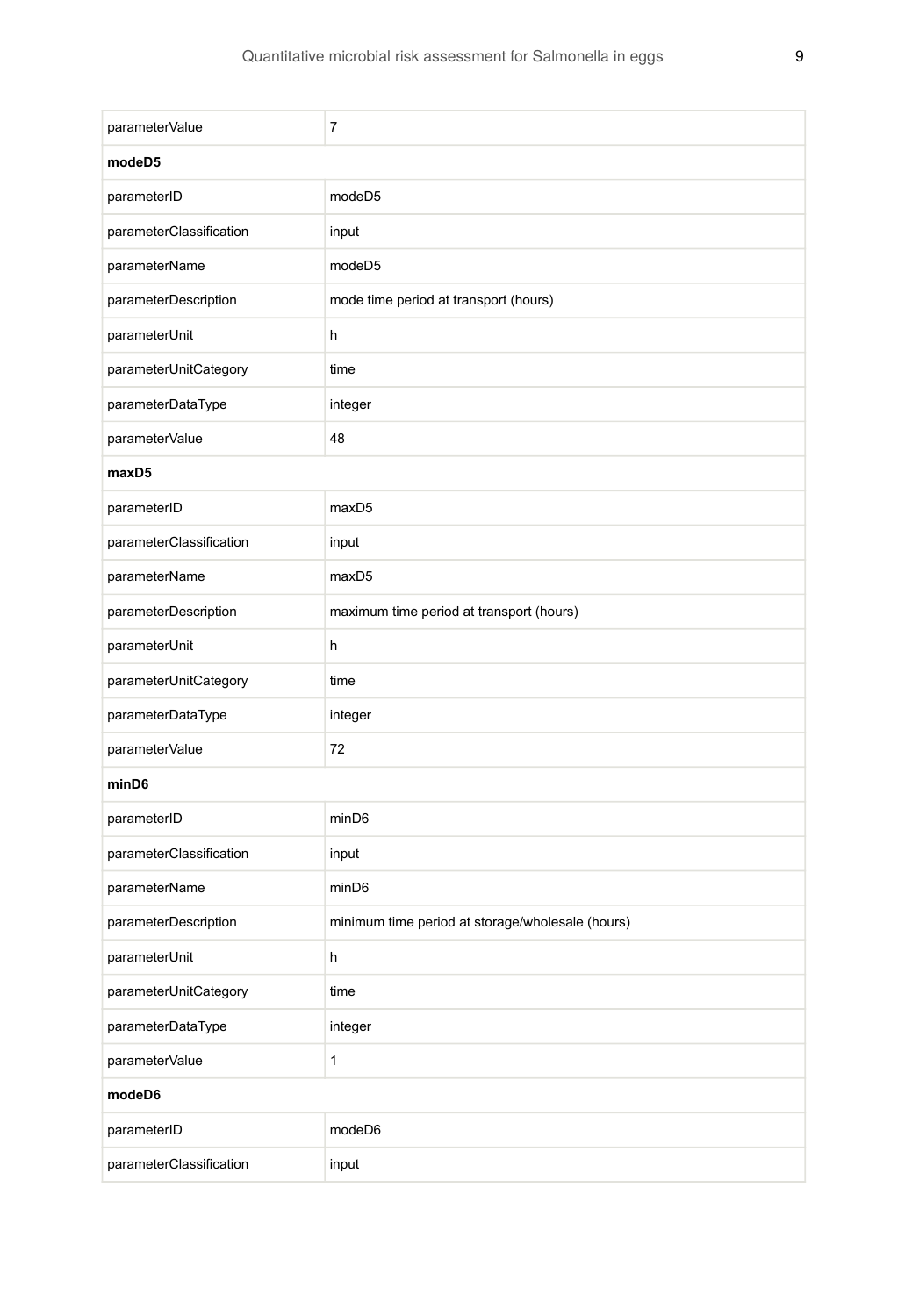| parameterName           | modeD6                                           |
|-------------------------|--------------------------------------------------|
| parameterDescription    | mode time period at storage/wholesale (hours)    |
| parameterUnit           | h                                                |
| parameterUnitCategory   | time                                             |
| parameterDataType       | integer                                          |
| parameterValue          | 5                                                |
| maxD6                   |                                                  |
| parameterID             | maxD6                                            |
| parameterClassification | input                                            |
| parameterName           | maxD6                                            |
| parameterDescription    | maximum time period at storage/wholesale (hours) |
| parameterUnit           | h                                                |
| parameterUnitCategory   | time                                             |
| parameterDataType       | integer                                          |
| parameterValue          | 24                                               |
| minD8                   |                                                  |
| parameterID             | minD8                                            |
| parameterClassification | input                                            |
| parameterName           | minD8                                            |
| parameterDescription    | minimum time period at retail (hours)            |
| parameterUnit           | h                                                |
| parameterUnitCategory   | time                                             |
| parameterDataType       | integer                                          |
| parameterValue          | 1                                                |
| modeD8                  |                                                  |
| parameterID             | modeD8                                           |
| parameterClassification | input                                            |
| parameterName           | modeD8                                           |
| parameterDescription    | mode time period at retail (hours)               |
| parameterUnit           | h                                                |
| parameterUnitCategory   | time                                             |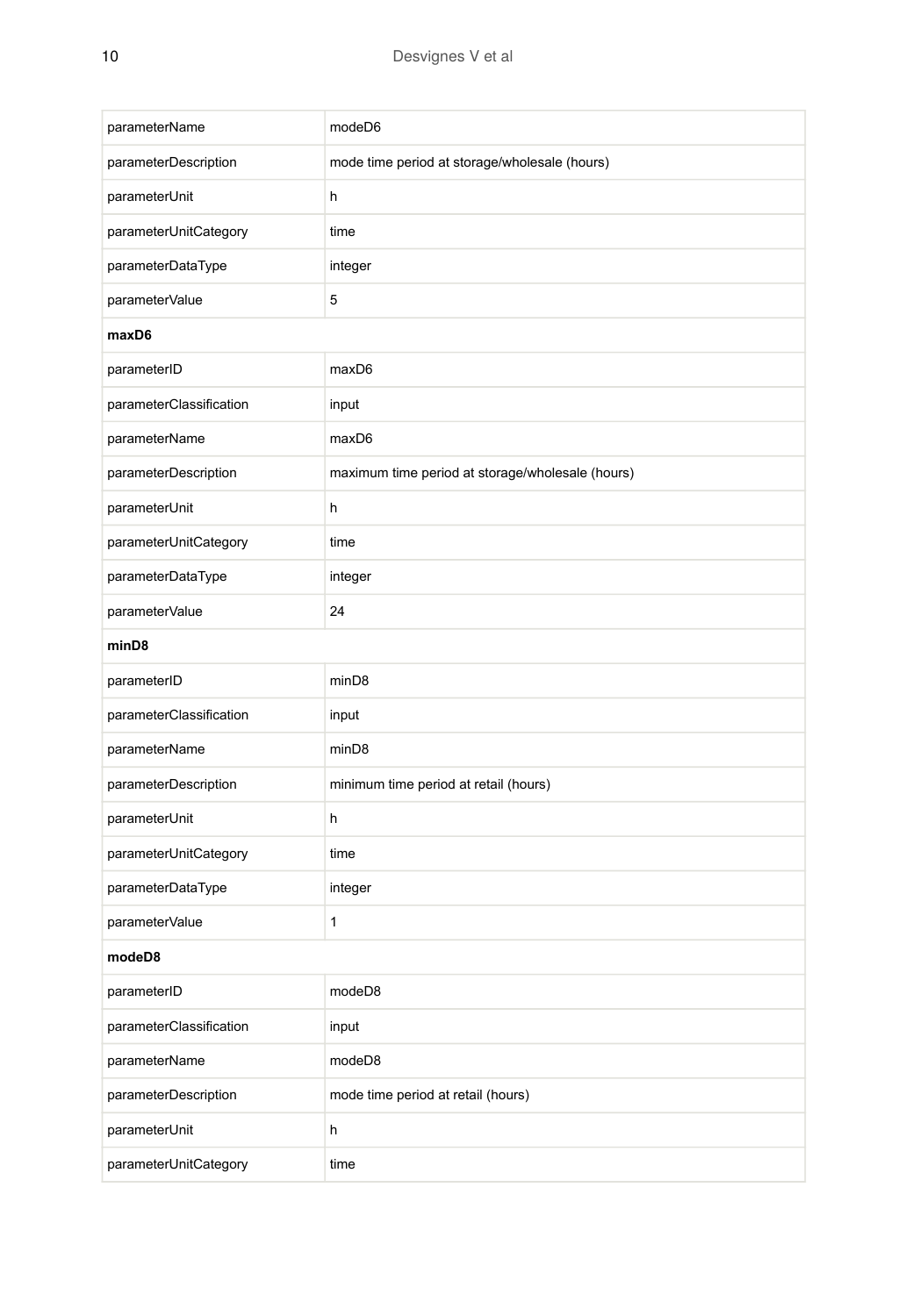| parameterDataType       | integer                                  |  |
|-------------------------|------------------------------------------|--|
| parameterValue          | 24                                       |  |
| maxD8                   |                                          |  |
| parameterID             | maxD8                                    |  |
| parameterClassification | input                                    |  |
| parameterName           | maxD8                                    |  |
| parameterDescription    | maximum time period at retail (hours)    |  |
| parameterUnit           | h                                        |  |
| parameterUnitCategory   | time                                     |  |
| parameterDataType       | integer                                  |  |
| parameterValue          | 72                                       |  |
| minD10                  |                                          |  |
| parameterID             | minD <sub>10</sub>                       |  |
| parameterClassification | input                                    |  |
| parameterName           | minD10                                   |  |
| parameterDescription    | minimum time period at household (hours) |  |
| parameterUnit           | h                                        |  |
| parameterUnitCategory   | time                                     |  |
| parameterDataType       | integer                                  |  |
| parameterValue          | 1                                        |  |
| modeD10                 |                                          |  |
| parameterID             | modeD10                                  |  |
| parameterClassification | input                                    |  |
| parameterName           | modeD10                                  |  |
| parameterDescription    | mode time period at household (hours)    |  |
| parameterUnit           | h                                        |  |
| parameterUnitCategory   | time                                     |  |
| parameterDataType       | integer                                  |  |
| parameterValue          | 24                                       |  |
| maxD10                  |                                          |  |
| parameterID             | maxD10                                   |  |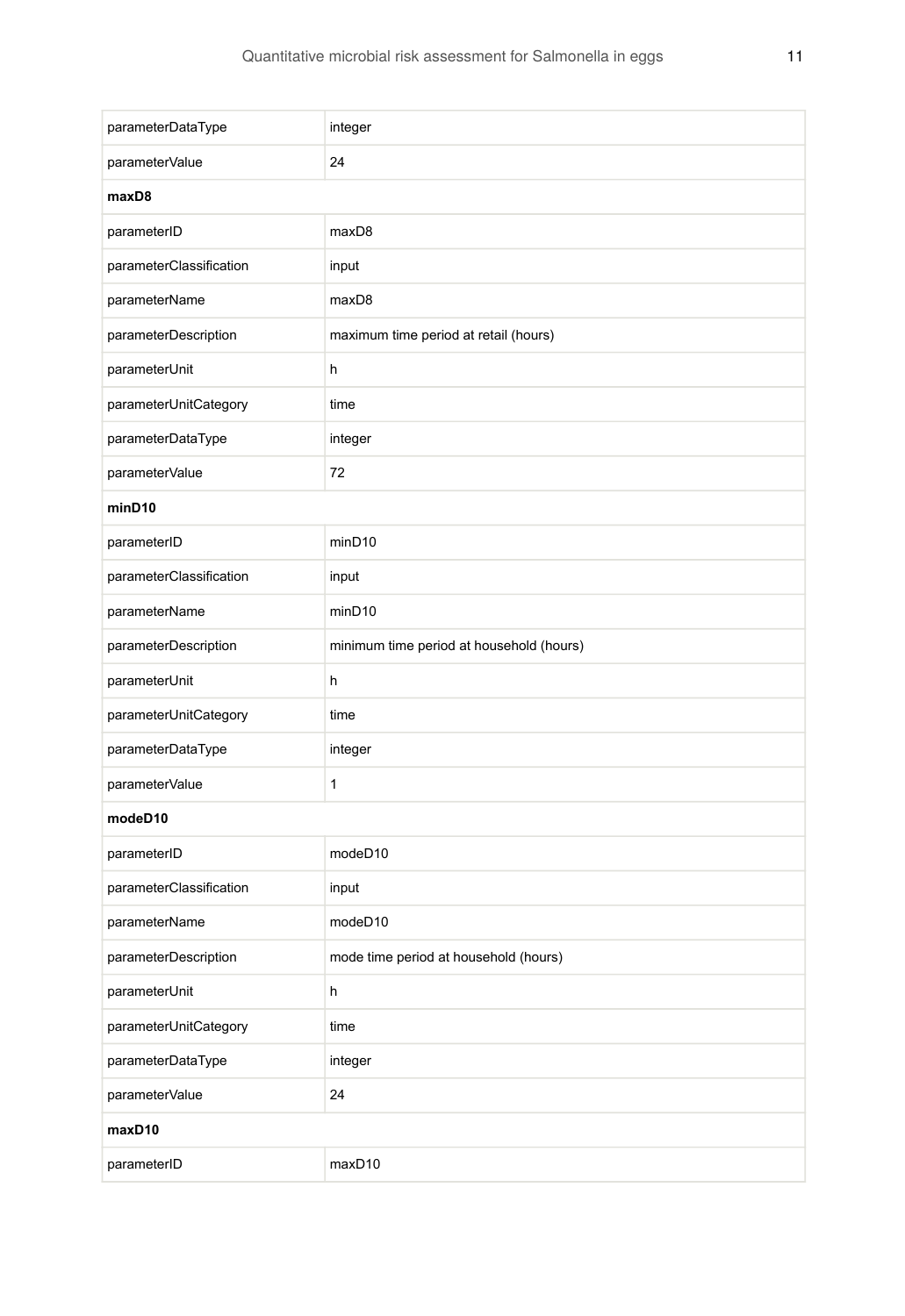| parameterClassification | input                                    |
|-------------------------|------------------------------------------|
| parameterName           | maxD10                                   |
| parameterDescription    | maximum time period at household (hours) |
| parameterUnit           | h                                        |
| parameterUnitCategory   | time                                     |
| parameterDataType       | integer                                  |
| parameterValue          | 336                                      |
| minT1                   |                                          |
| parameterID             | minT1                                    |
| parameterClassification | input                                    |
| parameterName           | minT1                                    |
| parameterDescription    | minimum temperature at farm              |
| parameterUnit           | $^{\circ}C$                              |
| parameterUnitCategory   | temperature                              |
| parameterDataType       | integer                                  |
| parameterValue          | 29                                       |
| modeT1                  |                                          |
| parameterID             | modeT1                                   |
| parameterClassification | input                                    |
| parameterName           | modeT1                                   |
| parameterDescription    | mode temperature at farm                 |
| parameterUnit           | $^{\circ}C$                              |
| parameterUnitCategory   | temperature                              |
| parameterDataType       | integer                                  |
| parameterValue          | 30                                       |
| maxT1                   |                                          |
| parameterID             | maxT1                                    |
| parameterClassification | input                                    |
| parameterName           | maxT1                                    |
| parameterDescription    | maximum temperature at farm              |
| parameterUnit           | $^{\circ}$ C                             |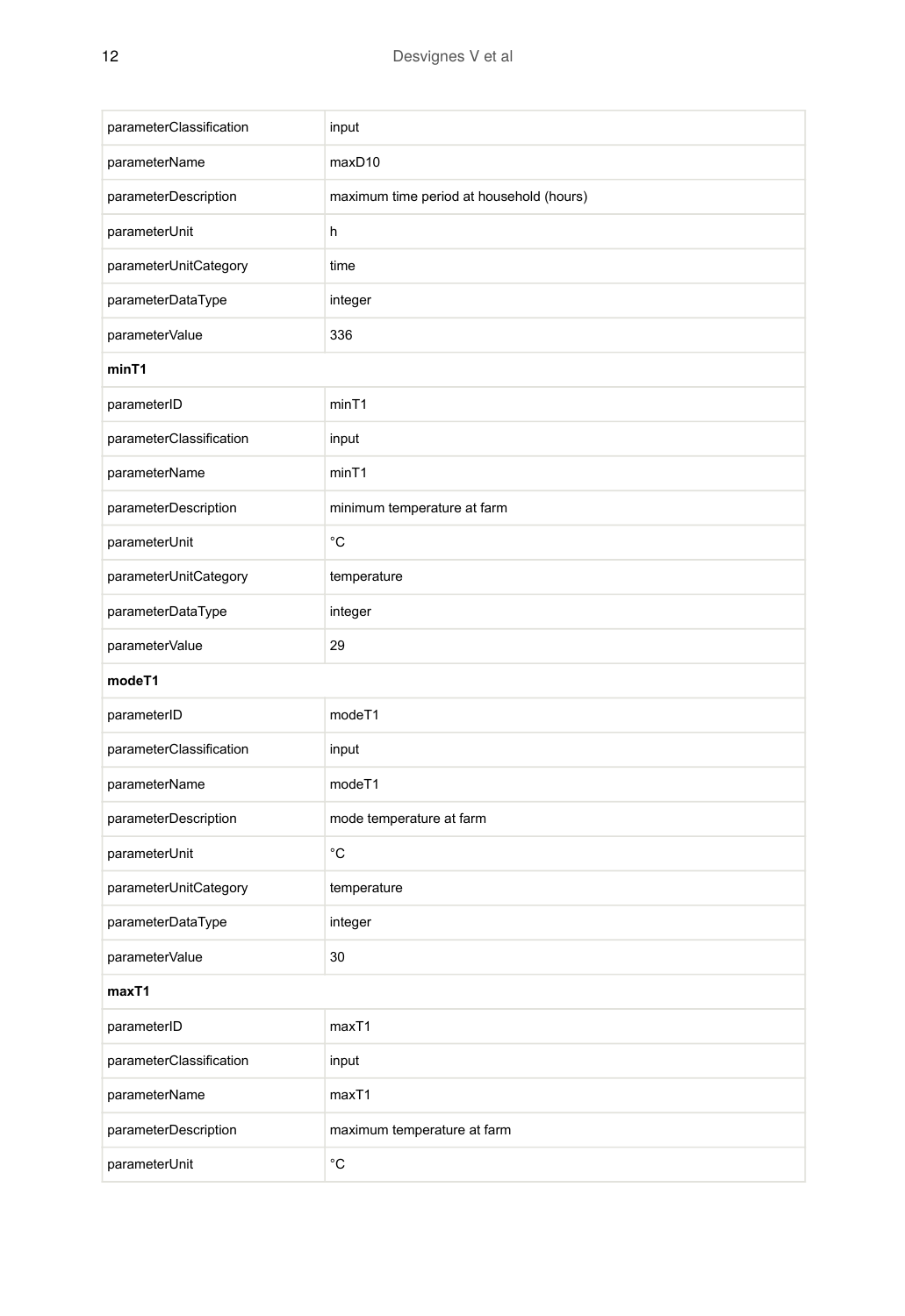| parameterUnitCategory   | temperature                    |  |
|-------------------------|--------------------------------|--|
| parameterDataType       | integer                        |  |
| parameterValue          | 35                             |  |
| minT4                   |                                |  |
| parameterID             | minT4                          |  |
| parameterClassification | input                          |  |
| parameterName           | minT4                          |  |
| parameterDescription    | minimum temperature at grading |  |
| parameterUnit           | °C                             |  |
| parameterUnitCategory   | temperature                    |  |
| parameterDataType       | integer                        |  |
| parameterValue          | 25                             |  |
| modeT4                  |                                |  |
| parameterID             | modeT4                         |  |
| parameterClassification | input                          |  |
| parameterName           | modeT4                         |  |
| parameterDescription    | mode temperature at grading    |  |
| parameterUnit           | °C                             |  |
| parameterUnitCategory   | temperature                    |  |
| parameterDataType       | integer                        |  |
| parameterValue          | 27                             |  |
| maxT4                   |                                |  |
| parameterID             | maxT4                          |  |
| parameterClassification | input                          |  |
| parameterName           | maxT4                          |  |
| parameterDescription    | maximum temperature at grading |  |
| parameterUnit           | $^{\circ}{\rm C}$              |  |
| parameterUnitCategory   | temperature                    |  |
| parameterDataType       | integer                        |  |
| parameterValue          | 30                             |  |
| minT5                   |                                |  |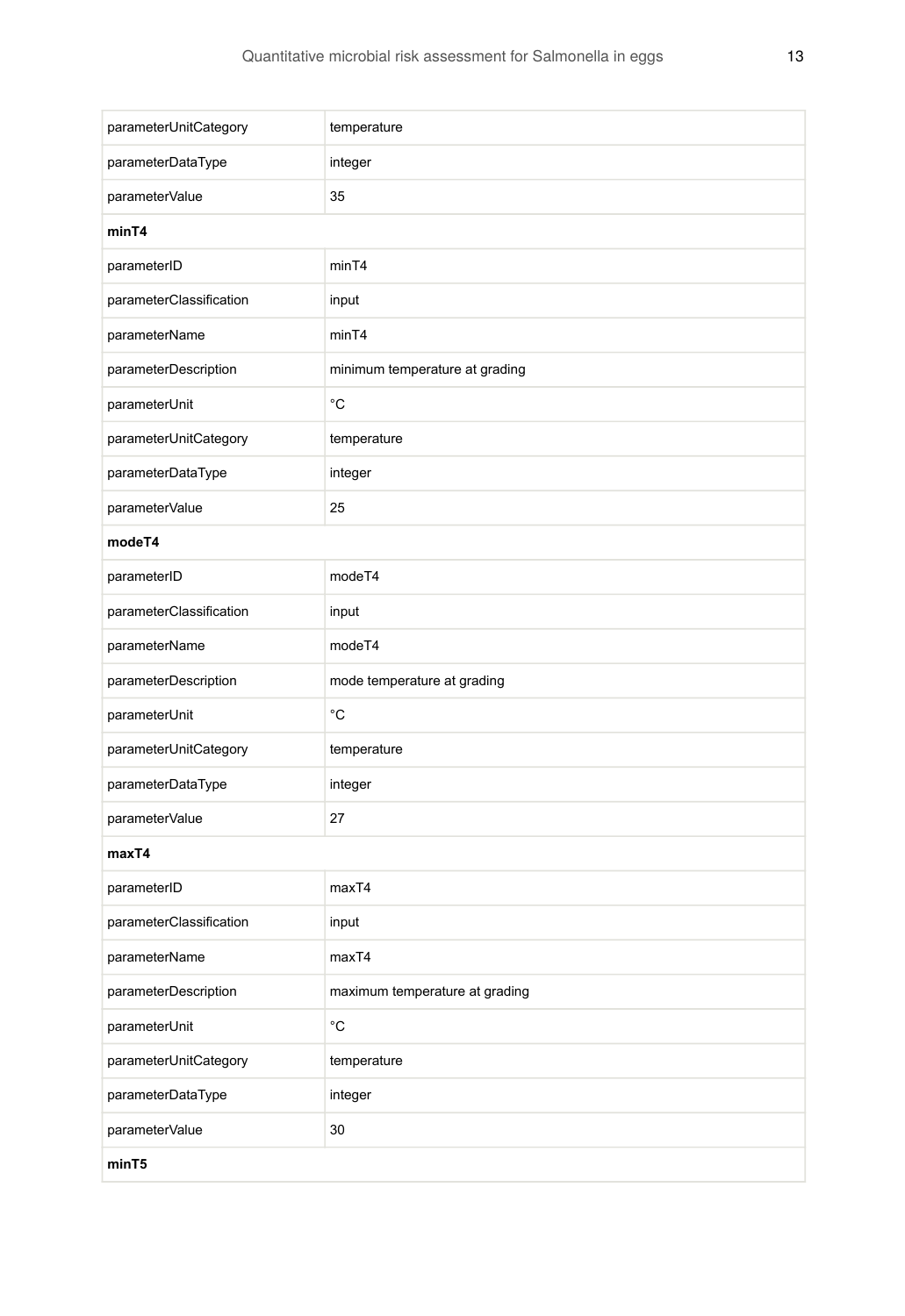| parameterID             | minT5                                    |
|-------------------------|------------------------------------------|
| parameterClassification | input                                    |
| parameterName           | minT5                                    |
| parameterDescription    | minimum temperature at transport         |
| parameterUnit           | °C                                       |
| parameterUnitCategory   | temperature                              |
| parameterDataType       | integer                                  |
| parameterValue          | 28                                       |
| modeT5                  |                                          |
| parameterID             | modeT5                                   |
| parameterClassification | input                                    |
| parameterName           | modeT5                                   |
| parameterDescription    | mode temperature at transport            |
| parameterUnit           | °C                                       |
| parameterUnitCategory   | temperature                              |
| parameterDataType       | integer                                  |
| parameterValue          | 30                                       |
| maxT5                   |                                          |
| parameterID             | maxT <sub>5</sub>                        |
| parameterClassification | input                                    |
| parameterName           | maxT <sub>5</sub>                        |
| parameterDescription    | maximum temperature at transport         |
| parameterUnit           | °C                                       |
| parameterUnitCategory   | temperature                              |
| parameterDataType       | integer                                  |
| parameterValue          | 33                                       |
| minT6                   |                                          |
| parameterID             | minT6                                    |
| parameterClassification | input                                    |
| parameterName           | minT6                                    |
| parameterDescription    | minimum temperature at storage/wholesale |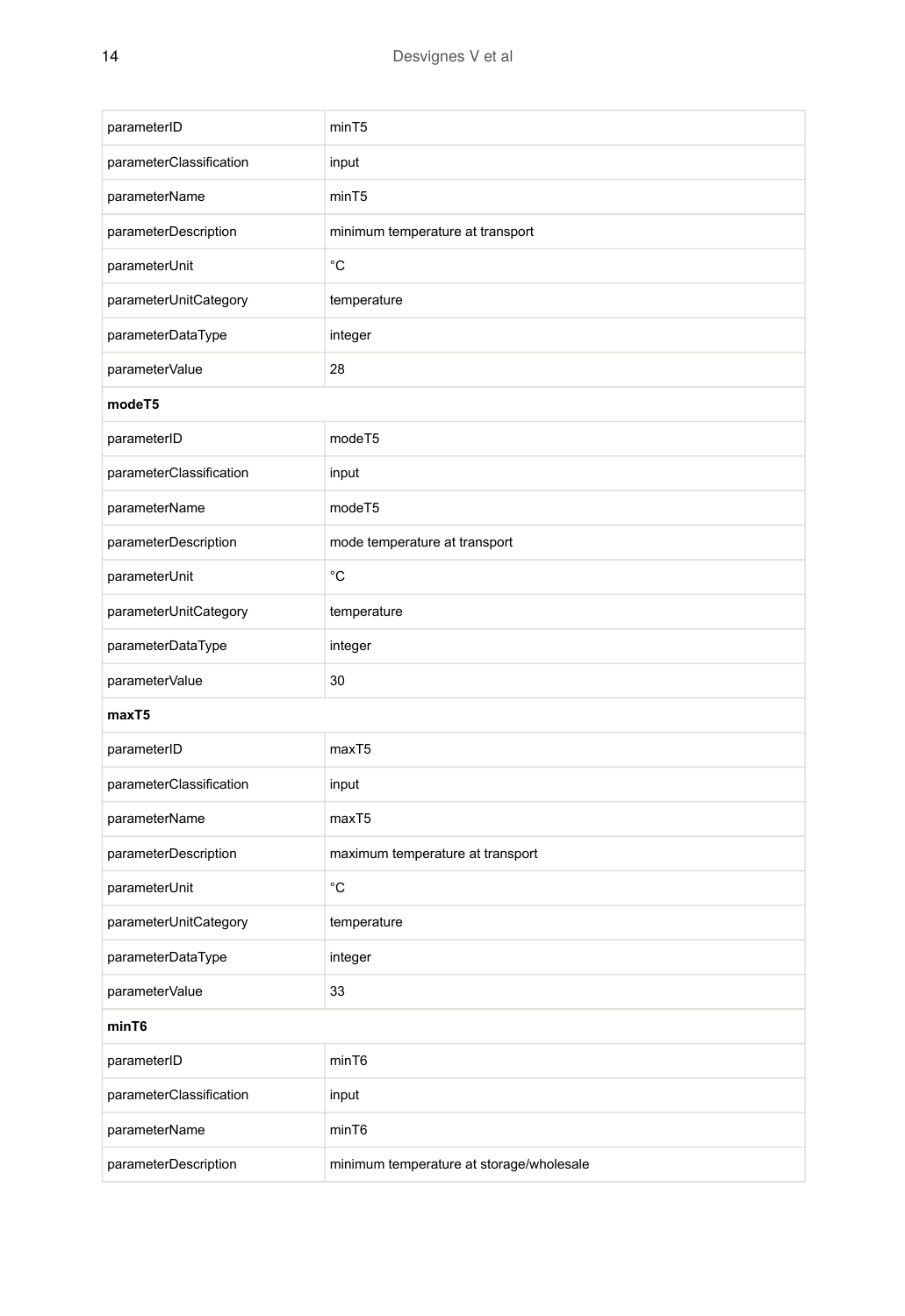| parameterUnit           | °C                                       |  |
|-------------------------|------------------------------------------|--|
| parameterUnitCategory   | temperature                              |  |
| parameterDataType       | integer                                  |  |
| parameterValue          | 25                                       |  |
| modeT6                  |                                          |  |
| parameterID             | modeT6                                   |  |
| parameterClassification | input                                    |  |
| parameterName           | modeT6                                   |  |
| parameterDescription    | mode temperature at storage/wholesale    |  |
| parameterUnit           | $^{\circ}{\rm C}$                        |  |
| parameterUnitCategory   | temperature                              |  |
| parameterDataType       | integer                                  |  |
| parameterValue          | 27                                       |  |
| maxT6                   |                                          |  |
| parameterID             | maxT6                                    |  |
| parameterClassification | input                                    |  |
| parameterName           | maxT6                                    |  |
| parameterDescription    | maximum temperature at storage/wholesale |  |
| parameterUnit           | °C                                       |  |
| parameterUnitCategory   | temperature                              |  |
| parameterDataType       | integer                                  |  |
| parameterValue          | 30                                       |  |
| minT8                   |                                          |  |
| parameterID             | minT8                                    |  |
| parameterClassification | input                                    |  |
| parameterName           | minT8                                    |  |
| parameterDescription    | minimum temperature at retail            |  |
| parameterUnit           | $^{\circ}$ C                             |  |
| parameterUnitCategory   | temperature                              |  |
| parameterDataType       | integer                                  |  |
| parameterValue          | 20                                       |  |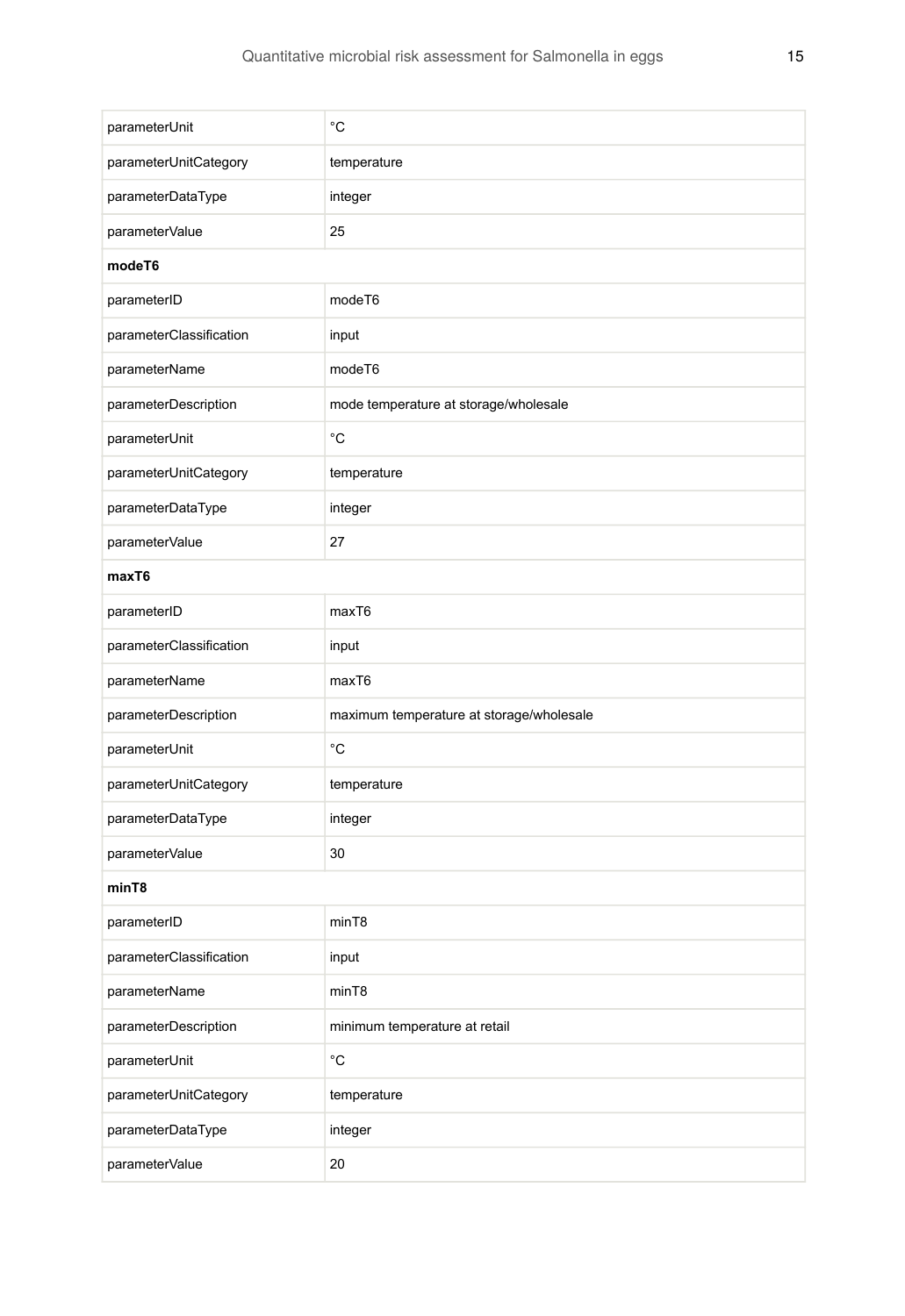| modeT8                  |                                  |  |
|-------------------------|----------------------------------|--|
| parameterID             | modeT8                           |  |
| parameterClassification | input                            |  |
| parameterName           | modeT8                           |  |
| parameterDescription    | mode temperature at retail       |  |
| parameterUnit           | °С                               |  |
| parameterUnitCategory   | temperature                      |  |
| parameterDataType       | integer                          |  |
| parameterValue          | 25                               |  |
| maxT8                   |                                  |  |
| parameterID             | maxT8                            |  |
| parameterClassification | input                            |  |
| parameterName           | maxT8                            |  |
| parameterDescription    | maximum temperature at retail    |  |
| parameterUnit           | °C                               |  |
| parameterUnitCategory   | temperature                      |  |
| parameterDataType       | integer                          |  |
| parameterValue          | 30                               |  |
| minT10                  |                                  |  |
| parameterID             | minT10                           |  |
| parameterClassification | input                            |  |
| parameterName           | minT10                           |  |
| parameterDescription    | minimum temperature at household |  |
| parameterUnit           | °C                               |  |
| parameterUnitCategory   | temperature                      |  |
| parameterDataType       | integer                          |  |
| parameterValue          | 6                                |  |
| modeT10                 |                                  |  |
| parameterID             | modeT10                          |  |
| parameterClassification | input                            |  |
| parameterName           | modeT10                          |  |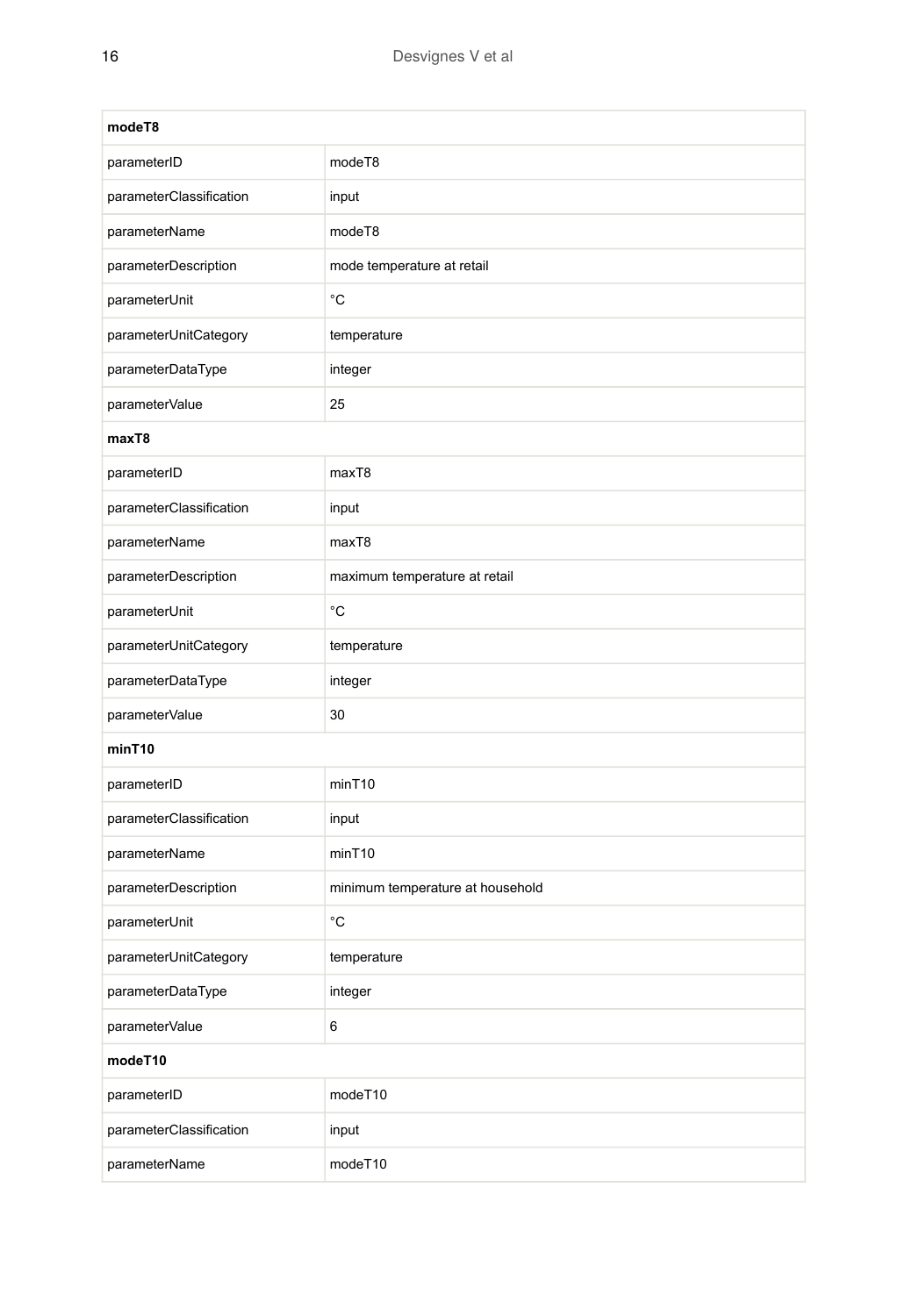| parameterDescription    | mode temperature at household                         |  |
|-------------------------|-------------------------------------------------------|--|
| parameterUnit           | °C                                                    |  |
| parameterUnitCategory   | temperature                                           |  |
| parameterDataType       | integer                                               |  |
| parameterValue          | 15                                                    |  |
| maxT10                  |                                                       |  |
| parameterID             | maxT10                                                |  |
| parameterClassification | input                                                 |  |
| parameterName           | maxT10                                                |  |
| parameterDescription    | maximum temperature at household                      |  |
| parameterUnit           | °C                                                    |  |
| parameterUnitCategory   | temperature                                           |  |
| parameterDataType       | integer                                               |  |
| parameterValue          | 30                                                    |  |
| sim                     |                                                       |  |
| parameterID             | sim                                                   |  |
| parameterClassification | input                                                 |  |
| parameterName           | sim                                                   |  |
| parameterDescription    | simulation parameter: iteration number                |  |
| parameterUnit           | others                                                |  |
| parameterUnitCategory   | other                                                 |  |
| parameterDataType       | integer                                               |  |
| parameterValue          | 2000                                                  |  |
| parameterValueMin       | 1000.0                                                |  |
| parameterValueMax       | 10000.0                                               |  |
| prevalence              |                                                       |  |
| parameterID             | prevalence                                            |  |
| parameterClassification | input                                                 |  |
| parameterName           | prevalence                                            |  |
| parameterDescription    | simulation parameter: prevalence of egg contamination |  |
| parameterUnit           | others                                                |  |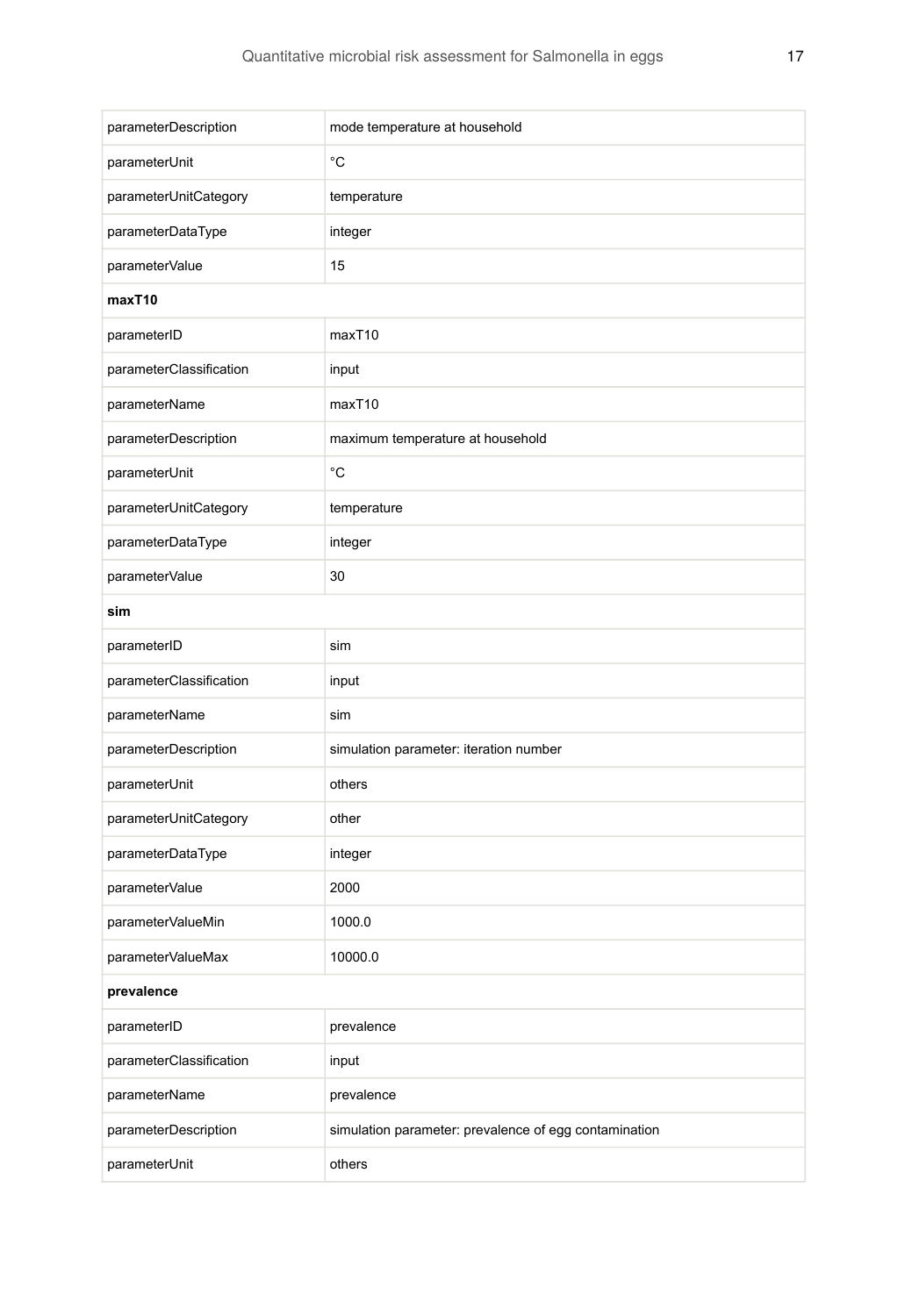| parameterUnitCategory   | other                                                          |  |
|-------------------------|----------------------------------------------------------------|--|
| parameterDataType       | double                                                         |  |
| parameterValue          | 0.1                                                            |  |
| parameterValueMin       | 0.0                                                            |  |
|                         | 1.0                                                            |  |
| parameterValueMax       |                                                                |  |
| freqcuisson             |                                                                |  |
| parameterID             | freqcuisson                                                    |  |
| parameterClassification | input                                                          |  |
| parameterName           | freqcuisson                                                    |  |
| parameterDescription    | simulation parameter: frequency of well-cooked eggs            |  |
| parameterUnit           | others                                                         |  |
| parameterUnitCategory   | other                                                          |  |
| parameterDataType       | double                                                         |  |
| parameterValue          | 0.9                                                            |  |
| parameterValueMin       | 0.0                                                            |  |
| parameterValueMax       | 1.0                                                            |  |
| <b>RIcuit</b>           |                                                                |  |
| parameterID             | Rlcuit                                                         |  |
| parameterClassification | output                                                         |  |
| parameterName           | RIcuit                                                         |  |
| parameterDescription    | number of illnesses per million servings of lightly-cooked egg |  |
| parameterUnit           | others                                                         |  |
| parameterUnitCategory   | other                                                          |  |
| parameterDataType       | integer                                                        |  |
| <b>Rbcuit</b>           |                                                                |  |
| parameterID             | Rbcuit                                                         |  |
| parameterClassification | output                                                         |  |
| parameterName           | Rbcuit                                                         |  |
| parameterDescription    | number of illnesses per million servings of well-cooked egg    |  |
| parameterUnit           | others                                                         |  |
| parameterUnitCategory   | other                                                          |  |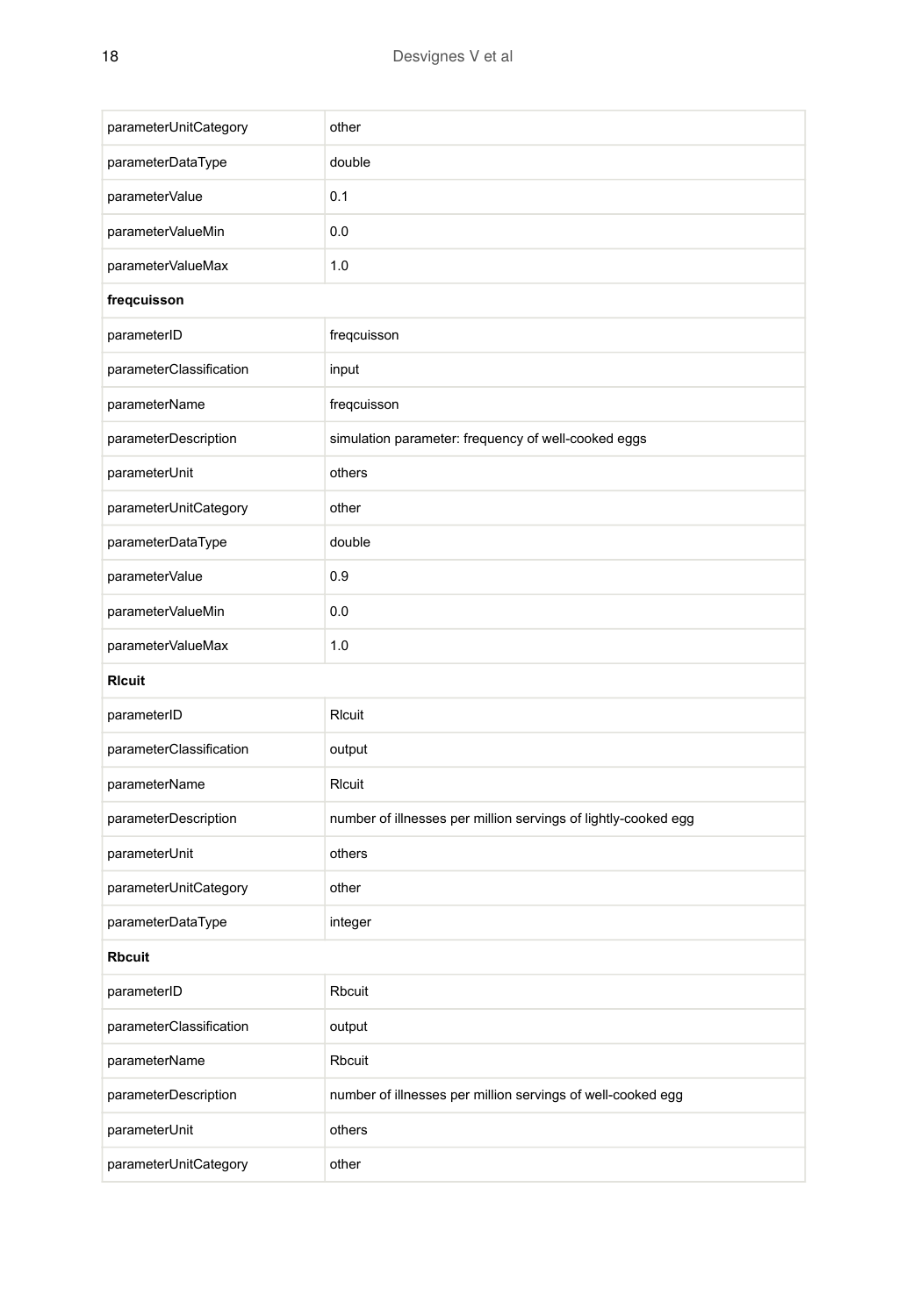| parameterDataType       | integer                                                               |  |
|-------------------------|-----------------------------------------------------------------------|--|
| Ricuit_1                |                                                                       |  |
| parameterID             | Rlcuit_1                                                              |  |
| parameterClassification | output                                                                |  |
| parameterName           | RIcuit_1                                                              |  |
| parameterDescription    | probability of illness when ingesting a serving of lightly-cooked egg |  |
| parameterUnit           | $\frac{0}{0}$                                                         |  |
| parameterUnitCategory   | arbitrary Fraction                                                    |  |
| parameterDataType       | double                                                                |  |
| Rbcuit_1                |                                                                       |  |
| parameterID             | Rbcuit 1                                                              |  |
| parameterClassification | output                                                                |  |
| parameterName           | Rbcuit_1                                                              |  |
| parameterDescription    | probability of illness when ingesting a serving of well-cooked egg    |  |
| parameterUnit           | %                                                                     |  |
| parameterUnitCategory   | arbitrary Fraction                                                    |  |
| parameterDataType       | double                                                                |  |
| Risque                  |                                                                       |  |
| parameterID             | Risque                                                                |  |
| parameterClassification | output                                                                |  |
| parameterName           | risque                                                                |  |
| parameterDescription    | probability of illness when ingesting a random serving of egg         |  |
| parameterUnit           | %                                                                     |  |
| parameterUnitCategory   | arbitrary Fraction                                                    |  |
| parameterDataType       | double                                                                |  |

# **Estimated number of** *Salmonella* **in one egg (CFU)**

From the moment that growth becomes possible, the growth rate is re-assessed hourly according to the  $\gamma$  model already presented. The growth rates calculated hourly until the end of egg storage are then cumulated. At the end, a number of ten-fold increase (  $NCD$ ) is obtained for each egg. In order to determine the concentration before the egg's preparation, data on the initial concentration, i.e. at the time of laying, must be available.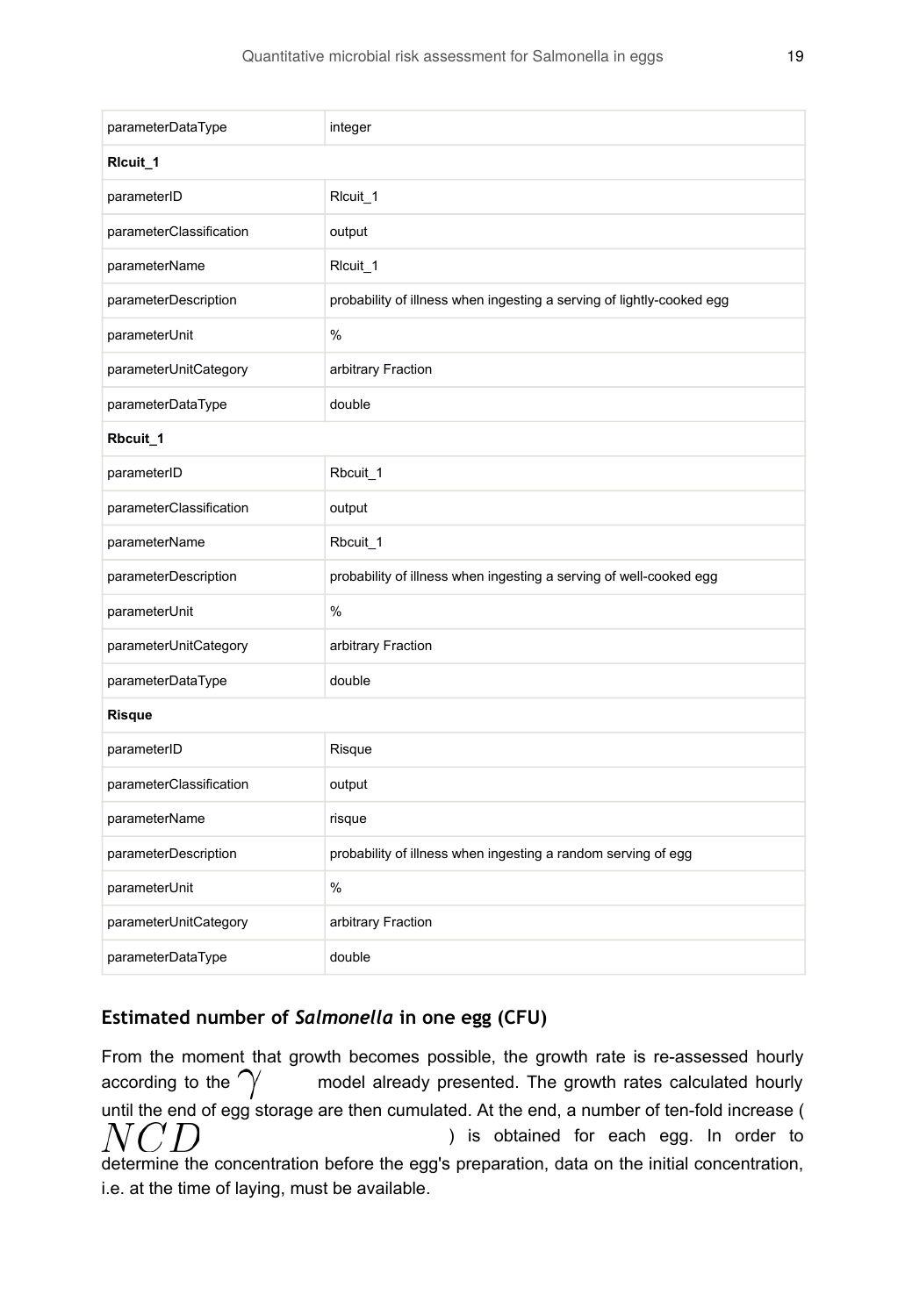The number of bacteria at the end of the storage is estimated by:

where  $NSS$  is the number of *Salmonella* per egg (CFU),  $C_0$  is the initial concentration which follows a Poisson law with a is the initial concentration which follows a Poisson law with a mean value at 7 and a minimum value at 1 cell per egg and is the number of ten-fold increase; after that, the different process steps (log<sub>10</sub> CFU/h).  $\bigwedge$  (  $\bigwedge$  )  $\bigwedge$ estimated by:

where  $t_{TRMV}$  is the duration of the step after the complete deterioration of the yolk membrane is observed (*TRMV*).

The number of bacteria ingested is calculated as follows:

$$
NSC = NSS \times 10^{-NRD}
$$
  
where 
$$
NSC
$$
  
where 
$$
NSC
$$
  
is the number of *Salmonella* per egg after  
cooking and by  
reductions, according to the conditions of cooking. follows a normal distribution with a  
mean value at 2 and a standard deviation at 0.5 when eggs are lightly-cooked and a  
normal distribution with a mean value at 12 and a standard deviation at 1 when eggs are  
well-cooked (Thomas et al. 2006).

### **Dose-response model**

The beta-Poisson dose-response model from ([FAO/WHO 2002](#page-23-11)) was used:

$$
P_{ill|contserving}=1-(1+\frac{NSC}{\beta})^{-\alpha}
$$

 $P_{ill|cont}$  serving w and  $P_{ill|cont}$  serving are the probability of illness per *S.* Enteritidis-contaminated serving for well or lightly cooked eggs, respectively. The coefficients of the dose-response model are  $\bigcirc$  (0.1345) and  $\beta$  (53.33) which were taken from ([Thomas et al. 2006](#page-23-6)).

### **Risk estimation**

The potential risk for humans of becoming infected via egg consumption is estimated by:

 $R_{lightly-cooked} = (1 - f q_{cooking}) \times prevalence \times P_{ill|contserving|l} \times 10^6$ 

 $R_{well-cooked} = f q_{cooling} \times prevalence \times P_{ill|contserving|w} \times 10^6$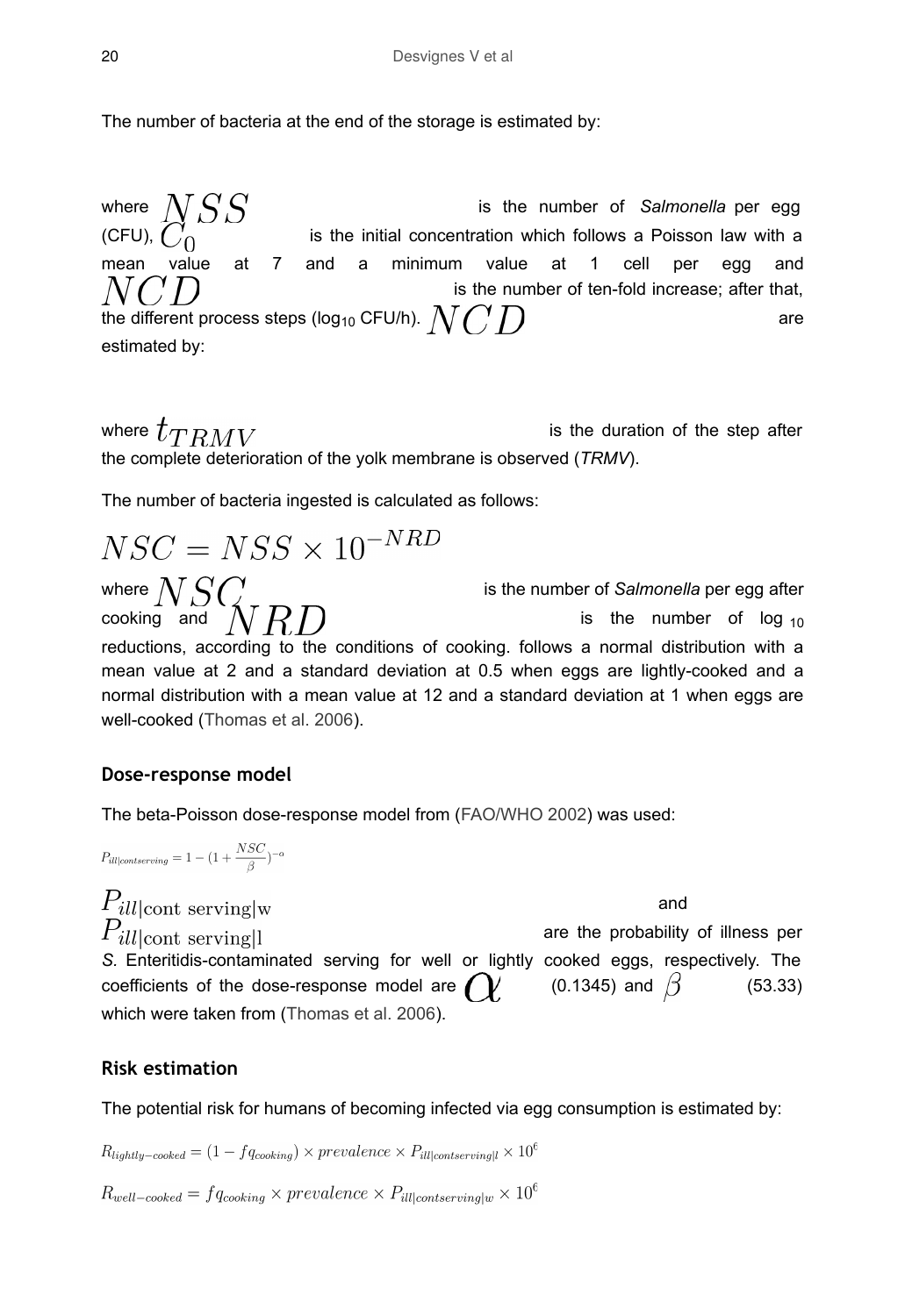where  $R_{liathu-cooked}$  is the number of illnesses per million servings of cooked egg,  $f q_{cooking}$  is the percentage of people who well cook eggs (set to 0.9),  $prevalence$  is the prevalence (set to 10% for illustration purposes) and the probability of illness per *S.* Enteritidis-contaminated serving of egg.

# **Simulations**

All model parameters are presented in Table [3.](#page-5-1) The default simulation values of these parameters take account of the conditions of production, transport and storage of eggs and they are summarised in the supplementary material (Suppl. material [2](#page-23-12)).

### **Executable model**

**To be able to execute a model, you need to have an account registered with [https://data.d4science.org/.](https://data.d4science.org/)**

**Read more [here.](https://fmj.pensoft.net/about#Executablemodels)** 

**Execute with default simulation parameters**: [https://data.d4science.org/analytics/get/](https://data.d4science.org/analytics/get/FMJ_Lab?dim=https://data.d4science.org/shub/E_MklUWkdmZmp6eW56LzhDSXRxRk9QeXl2YXA1a0tNMUorbXhEVUMvcFJMVzNFRS83ZHBqSDZ6TW1pZ1hmbmprdA==) [FMJ\\_Lab?dim=https://data.d4science.org/shub/](https://data.d4science.org/analytics/get/FMJ_Lab?dim=https://data.d4science.org/shub/E_MklUWkdmZmp6eW56LzhDSXRxRk9QeXl2YXA1a0tNMUorbXhEVUMvcFJMVzNFRS83ZHBqSDZ6TW1pZ1hmbmprdA==)

[E\\_MklUWkdmZmp6eW56LzhDSXRxRk9QeXl2YXA1a0tNMUorbXhEVUMvcFJMVzNFRS8](https://data.d4science.org/analytics/get/FMJ_Lab?dim=https://data.d4science.org/shub/E_MklUWkdmZmp6eW56LzhDSXRxRk9QeXl2YXA1a0tNMUorbXhEVUMvcFJMVzNFRS83ZHBqSDZ6TW1pZ1hmbmprdA==) [3ZHBqSDZ6TW1pZ1hmbmprdA==](https://data.d4science.org/analytics/get/FMJ_Lab?dim=https://data.d4science.org/shub/E_MklUWkdmZmp6eW56LzhDSXRxRk9QeXl2YXA1a0tNMUorbXhEVUMvcFJMVzNFRS83ZHBqSDZ6TW1pZ1hmbmprdA==)

**Execute with new simulation parameters**: [https://data.d4science.org/knime/get/](https://data.d4science.org/knime/get/FMJ_Lab?pm:file_ID=E_VEtmWmx2VTRVc2hHSXFSUElaWi9BK1VVUnpRUXVQcDd6RWNORG42Z3kxL3RidUpVNVNMSlNyOFlwWW9CbVBVWQ==) [FMJ\\_Lab?](https://data.d4science.org/knime/get/FMJ_Lab?pm:file_ID=E_VEtmWmx2VTRVc2hHSXFSUElaWi9BK1VVUnpRUXVQcDd6RWNORG42Z3kxL3RidUpVNVNMSlNyOFlwWW9CbVBVWQ==)

[pm:file\\_ID=E\\_VEtmWmx2VTRVc2hHSXFSUElaWi9BK1VVUnpRUXVQcDd6RWNORG42](https://data.d4science.org/knime/get/FMJ_Lab?pm:file_ID=E_VEtmWmx2VTRVc2hHSXFSUElaWi9BK1VVUnpRUXVQcDd6RWNORG42Z3kxL3RidUpVNVNMSlNyOFlwWW9CbVBVWQ==) [Z3kxL3RidUpVNVNMSlNyOFlwWW9CbVBVWQ==](https://data.d4science.org/knime/get/FMJ_Lab?pm:file_ID=E_VEtmWmx2VTRVc2hHSXFSUElaWi9BK1VVUnpRUXVQcDd6RWNORG42Z3kxL3RidUpVNVNMSlNyOFlwWW9CbVBVWQ==)

# **Results**

Fig. [2](#page-21-0) is generated thanks to the visualisation script and shows the number of salmonellosis cases per million eggs consumed dependent on the cooking method. According to the parameters entered for the time-temperature conditions and for 10% prevalence, the number of cases would reach at 186 salmonellosis per million serving of lightly-cooked eggs. The risk levels of well-cooked eggs are 1690 lower than lightly-cooked eggs. The risk associated raw egg cunsumption is two times more important than for lighlycooked eggs.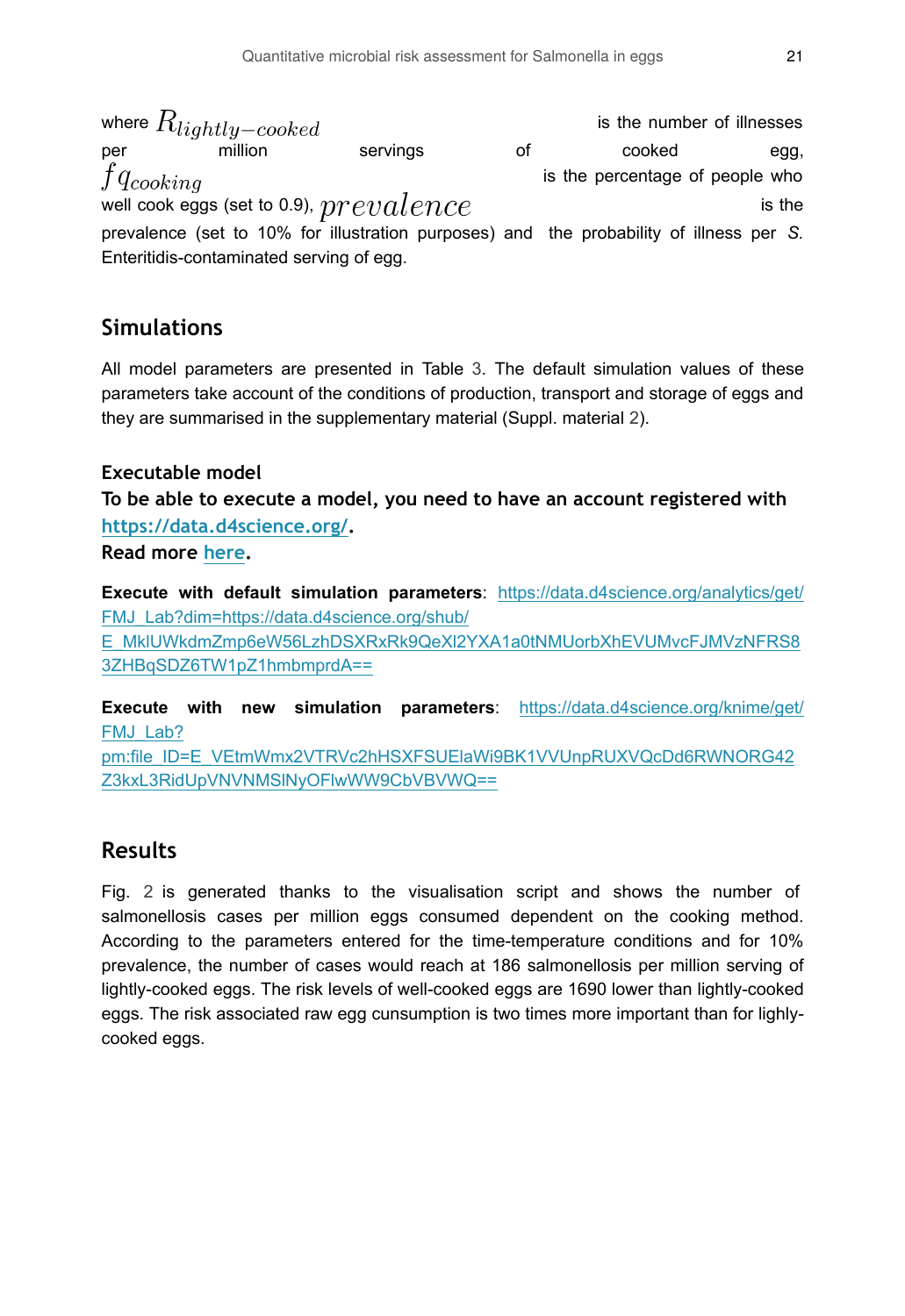<span id="page-21-0"></span>

#### Figure 2.

Predicted number of salmonellosis per million servings of eggs, according to the cooking method.

The output shown in Fig. [3](#page-21-1) is also generated by the visualisation script. It illustrates the evolution of the risk of salmonellosis per egg consumed as a function of the age of the egg at consumption. The probability of illness becomes high, especially after 9 days of storage.

<span id="page-21-1"></span>

#### Figure 3.

Probability of illness according to storage duration.

Fig. [4](#page-22-1) displays the cumulative distribution of the  $log_{10}$  of the probability of illness when ingesting a random contaminated serving of egg. It takes into account the proportion of lightly and well-cooked consumption practice.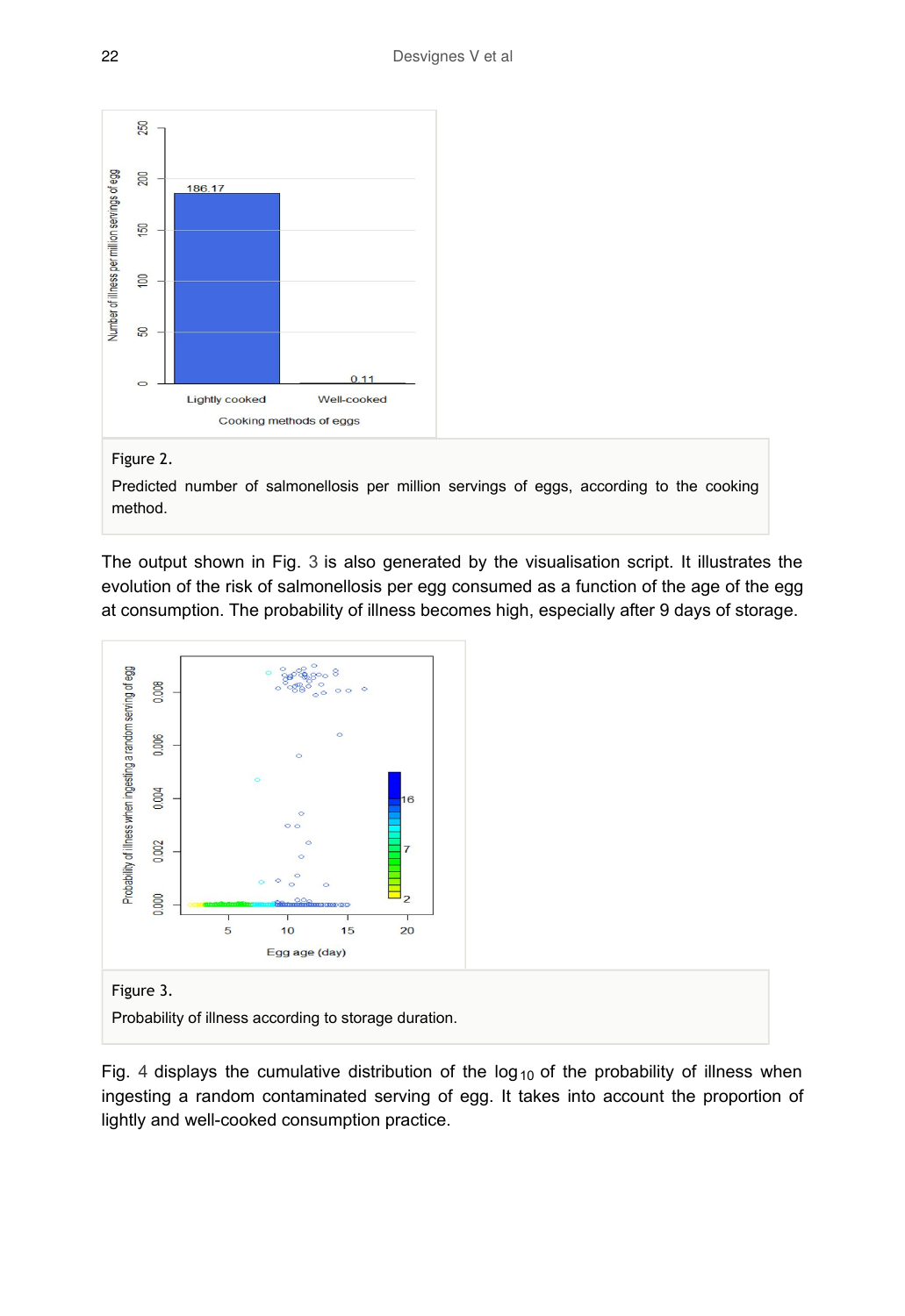<span id="page-22-1"></span>

# **Conclusion**

This quantitative risk assessment model allows the estimation of the number of salmonellosis cases per million servings of table egg, as well as the probability of illness when ingesting a random serving of table egg. The model can be adapted to different situations in setting the parameters values especially time/temperature storage conditions (Suppl. materials [1](#page-23-13), [2](#page-23-12)). Prevalence, set at 10% in the simulation settings, could also be adapted to more realistic values [\(EFSA BIOHAZ Panel \(EFSA Panel on Biological](#page-23-3) [Hazards\) 2014\)](#page-23-3). In the same way, the frequency of consumption of well-cooked eggs could be adapted to consumer practices, based on national consumption survey ([Dubuisson et](#page-23-14) [al. 2019](#page-23-14)).

## **Author contributions**

Moez Sanaa developed the model code in a R Shiny application at first [\(https://](https://qram.shinyapps.io/Eggs/) [qram.shinyapps.io/Eggs/\)](https://qram.shinyapps.io/Eggs/). This model was recoded and prepared by Virginie Desvignes who drafted the manuscript. Laurent Guillier and Moez Sanaa reviewed the manuscript. Tasja Buschhardt filled in the metadata sheet of the model and the final FSK file was compiled by Virginie Desvignes.

# **References**

<span id="page-22-0"></span>• (2016) Phylogenetic structure of European Salmonella Enteritidis outbreak correlates with national and international egg distribution network. Microbial genomics 2 (8).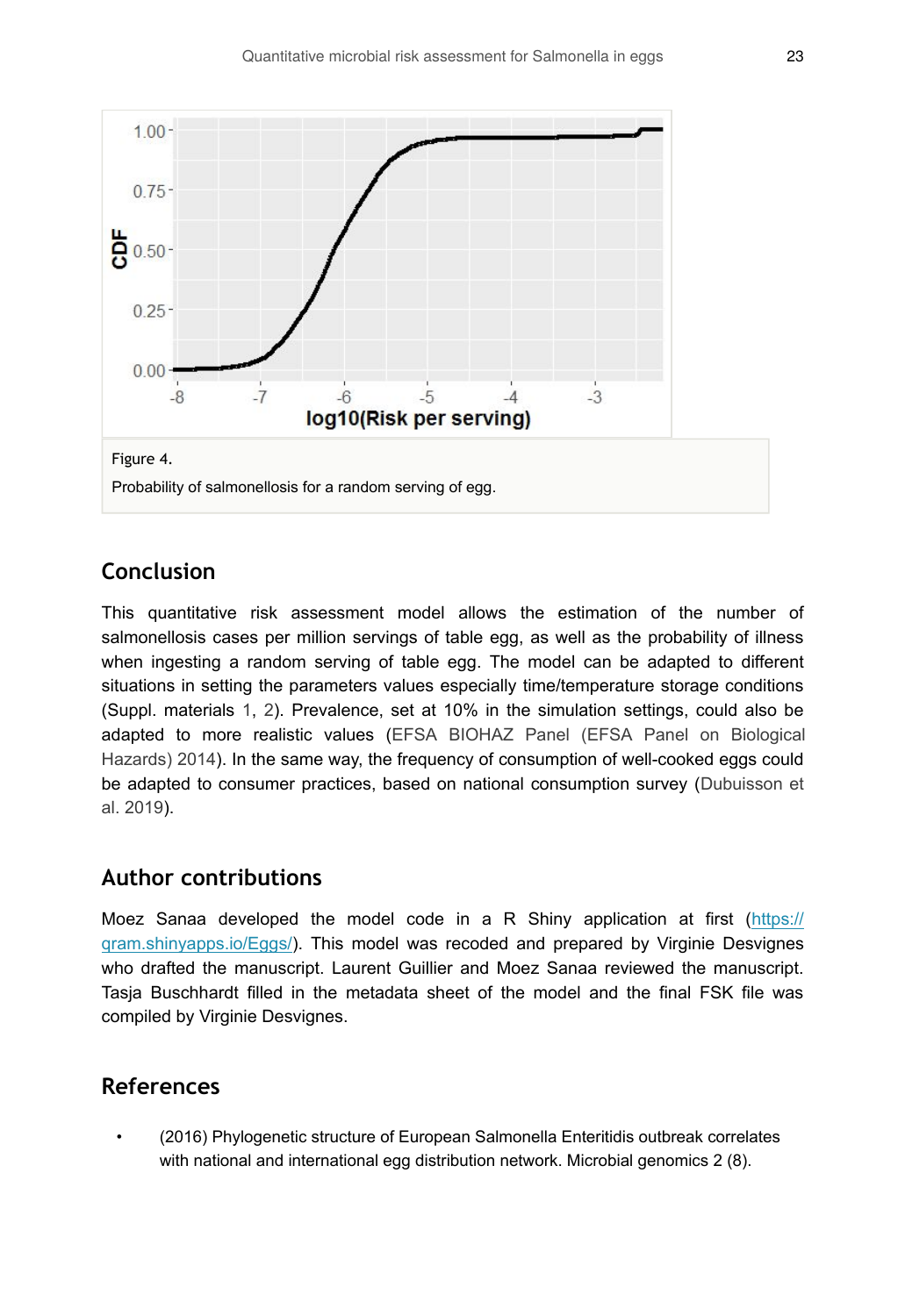- <span id="page-23-5"></span>• (2018) FSK-Lab – An open source food safety model integration tool. Microbial Risk Analysis 10: 13‑19. <https://doi.org/10.1016/j.mran.2018.09.001>
- <span id="page-23-2"></span>• (2018) *Salmonella* in foods: A reemerging problem. Biological Emerging Risks in Foods 8: 137‑179.<https://doi.org/10.1016/bs.afnr.2018.02.007>
- <span id="page-23-7"></span>• (2000) Biological variability and exposure assessment. International Journal of Food Microbiology 58 (3): 203‑212. [https://doi.org/10.1016/s0168-1605\(00\)00274-9](https://doi.org/10.1016/s0168-1605(00)00274-9)
- <span id="page-23-14"></span>• (2019) The Third French Individual and National Food Consumption (INCA3) Survey 2014–2015: method, design and participation rate in the framework of a European harmonization process. Public health nutrition 22 (4): 584-600. [https://doi.org/10.1017/](https://doi.org/10.1017/S1368980018002896) [S1368980018002896](https://doi.org/10.1017/S1368980018002896)
- <span id="page-23-0"></span>• (2018) The European Union summary report on trends and sources of zoonoses, zoonotic agents and food-borne outbreaks in 2017. EFSA Journal 16 (12): e05500. <https://doi.org/10.2903/j.efsa.2018.5500>
- <span id="page-23-3"></span>• (2014) Scientific Opinion on the public health risks of table eggs due to deterioration and development of pathogens. EFSA Journal 12 (7). [https://doi.org/10.2903/j.efsa.](https://doi.org/10.2903/j.efsa.2014.3782) [2014.3782](https://doi.org/10.2903/j.efsa.2014.3782)
- <span id="page-23-1"></span>• (2019) Salmonella control in poultry flocks and its public health impact. EFSA Journal 17 (2).
- <span id="page-23-11"></span>• FAO/WHO (2002) Risk assessments of *Salmonella* in eggs and broiler chickens. Microbiological Risk Assessment. Series 2. World Health Organization & Food and Agricultural Organization of the United Nations
- <span id="page-23-4"></span>• (2018) Harmonized terms, concepts and metadata for microbiological risk assessment models: the basis for knowledge integration and exchange. Microbial Risk Analysis 10: 3‑12.<https://doi.org/10.1016/j.mran.2018.06.001>
- <span id="page-23-8"></span>• (1993) An unexpected correlation between cardinal temperatures of microbial growth highlighted by a new model. Journal of Theoretical Biology 162 (4): 447-463. [https://](https://doi.org/10.1006/jtbi.1993.1099) [doi.org/10.1006/jtbi.1993.1099](https://doi.org/10.1006/jtbi.1993.1099)
- <span id="page-23-9"></span>• (1995) Convenient model to describe the combined effects of temperature and pH on microbial growth. Applied and Environmental Microbiology 61 (2): 610‑616. URL: [https://](https://www.ncbi.nlm.nih.gov/pubmed/16534932) [www.ncbi.nlm.nih.gov/pubmed/16534932](https://www.ncbi.nlm.nih.gov/pubmed/16534932)
- <span id="page-23-6"></span>• (2006) An egg: Salmonella quantitative risk assessment model for the Australian egg industry. [https://www.australianeggs.org.au/what-we-do/leading-research/an-egg](https://www.australianeggs.org.au/what-we-do/leading-research/an-egg-salmonella-quantitative-risk-assessment-model/)[salmonella-quantitative-risk-assessment-model/](https://www.australianeggs.org.au/what-we-do/leading-research/an-egg-salmonella-quantitative-risk-assessment-model/)
- <span id="page-23-10"></span>• (2000) A quantitative process model for *Salmonella* Enteritidis in shell eggs. Journal of Food Science 65 (5): 864‑869.<https://doi.org/10.1111/j.1365-2621.2000.tb13601.x>

# **Supplementary materials**

## <span id="page-23-13"></span>**Suppl. material 1: QMRA\_Salmonella\_egg\_Virginie.fskx**

**Authors:** Virginie Desvignes **Data type:** fskx model [Download file](https://arpha.pensoft.net/getfile.php?filename=oo_364124.fskx) (2.56 MB)

### <span id="page-23-12"></span>**Suppl. material 2: Parameter settings**

**Authors:** Virginie Desvignes